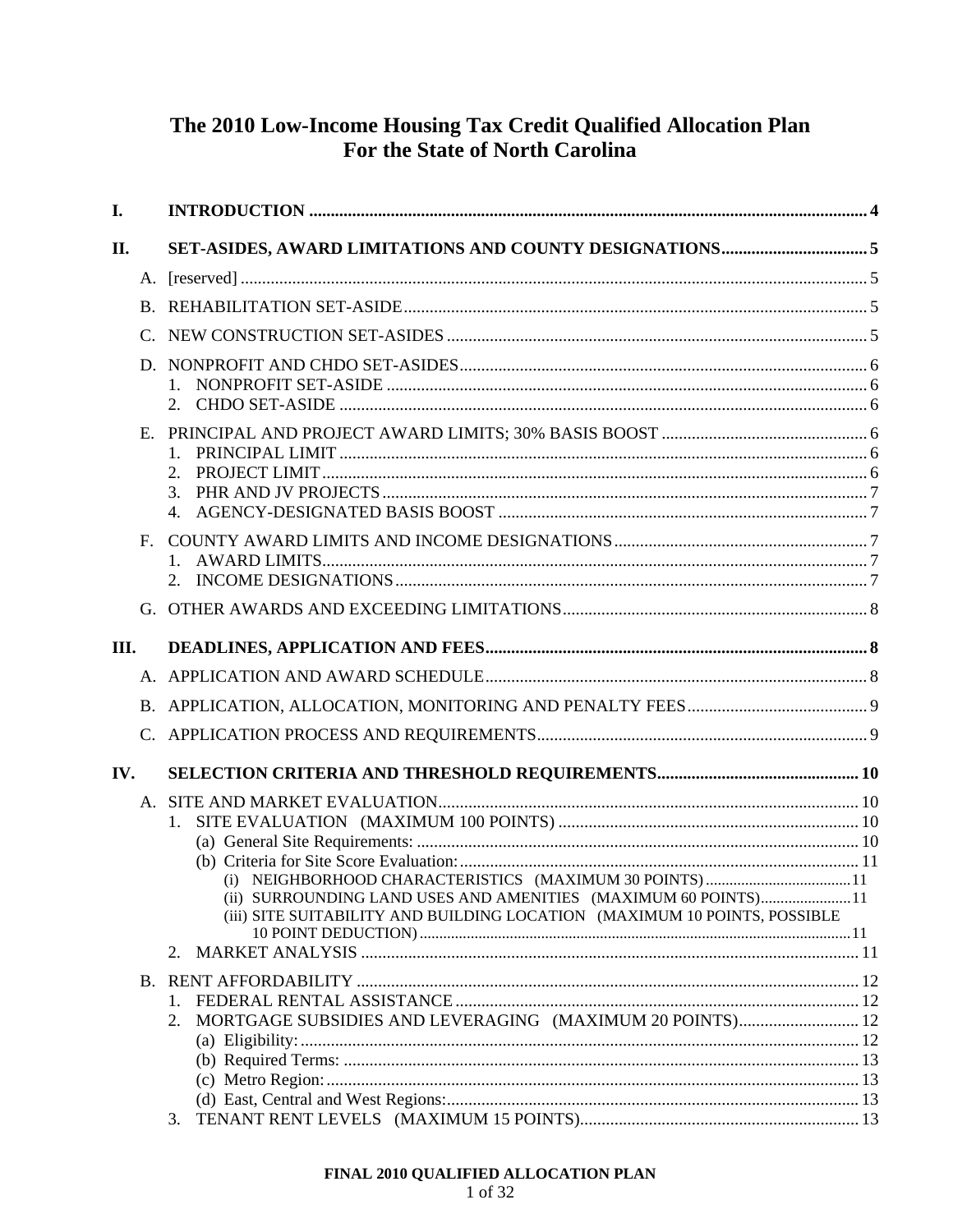|               |                | 1. MAXIMUM PROJECT DEVELOPMENT COSTS (NEGATIVE 20 POINTS) 14 |  |
|---------------|----------------|--------------------------------------------------------------|--|
|               |                | $1_{\cdot}$<br>$2_{-}$                                       |  |
|               | E.             |                                                              |  |
|               | F <sub>r</sub> | 2.<br>3.<br>4.<br>5.<br>6.<br>7.                             |  |
|               |                |                                                              |  |
|               |                |                                                              |  |
|               |                |                                                              |  |
| $V_{\bullet}$ |                |                                                              |  |
|               |                |                                                              |  |
|               |                |                                                              |  |
| VI.           |                |                                                              |  |
|               |                | 2.<br>3.<br>4.<br>5.<br>6.<br>7.<br>8.                       |  |

# FINAL 2010 QUALIFIED ALLOCATION PLAN<br>  $2$  of  $32\,$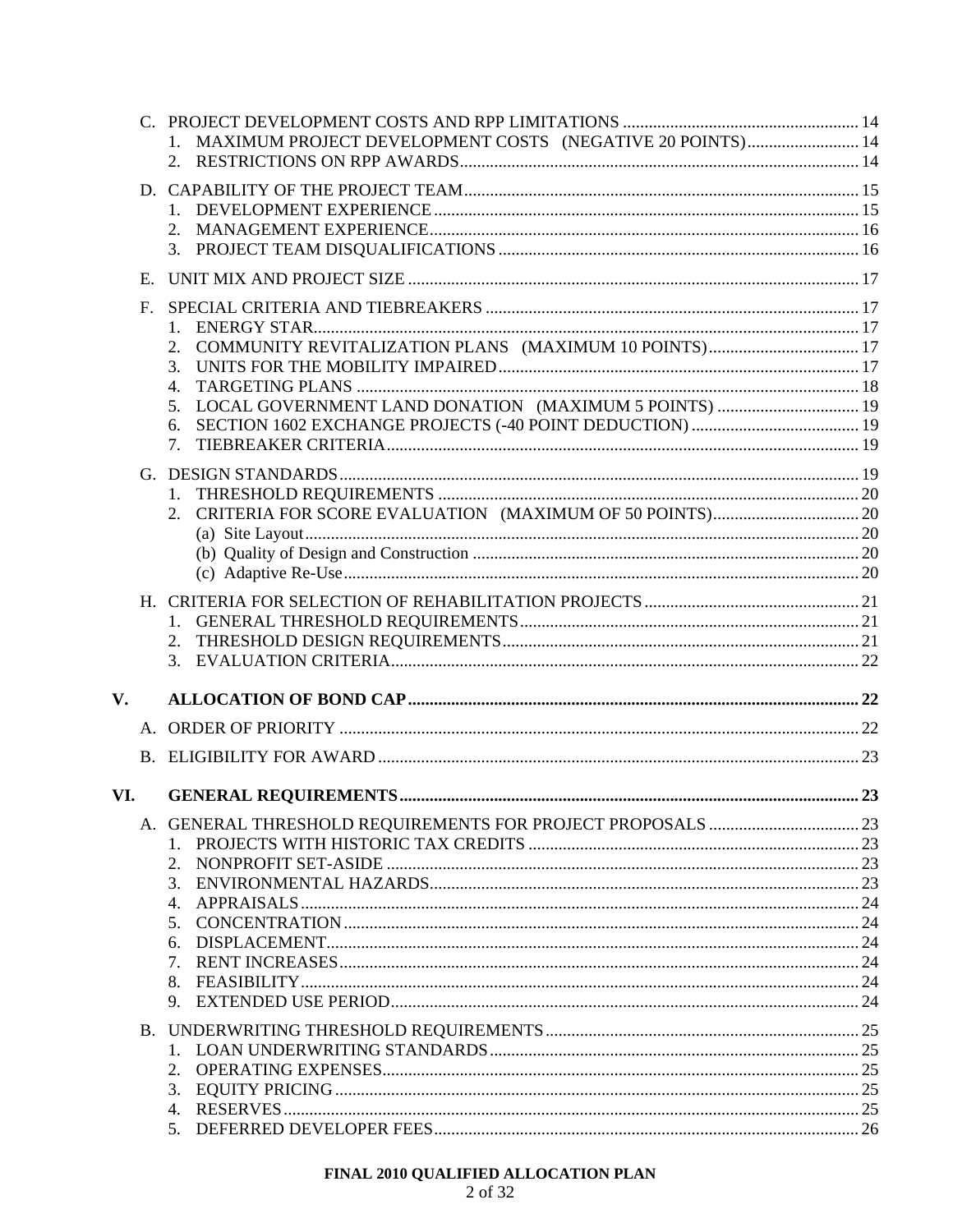|      | 6 |  |
|------|---|--|
|      |   |  |
|      | 8 |  |
|      | 9 |  |
|      |   |  |
|      |   |  |
|      |   |  |
|      |   |  |
|      |   |  |
|      |   |  |
| VII. |   |  |
|      |   |  |
|      |   |  |
| R.   |   |  |
|      |   |  |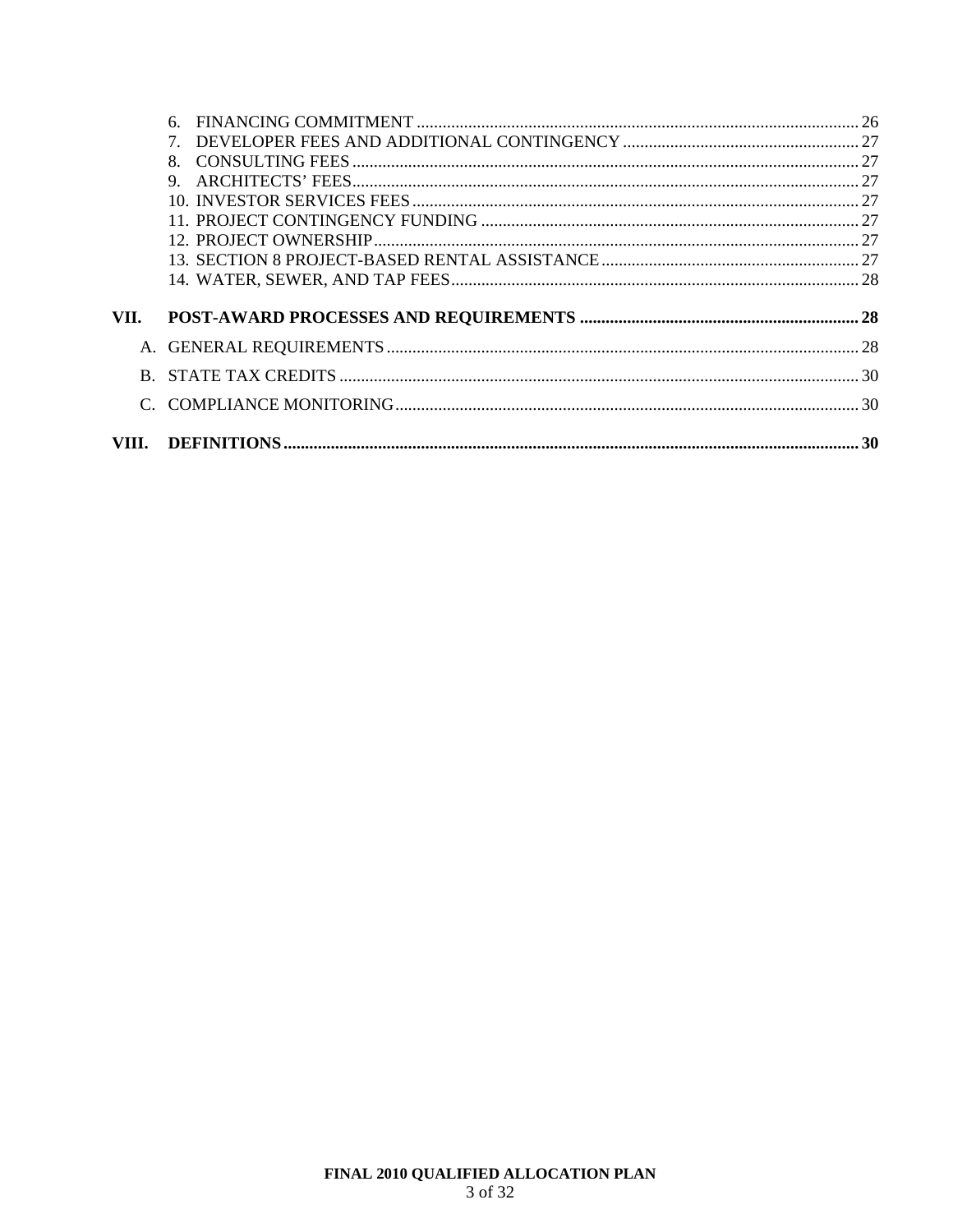# **I. INTRODUCTION**

The 2010 Qualified Allocation Plan (the Plan) has been developed by the North Carolina Housing Finance Agency (the Agency) as administrative agent for the North Carolina Federal Tax Reform Allocation Committee (the Committee) in compliance with Section 42 of the Internal Revenue Code of 1986, as amended (the Code). For purposes of the Plan, the term "Agency" shall mean the Agency acting on behalf of the Committee, unless otherwise provided.

The Plan was reviewed in one public hearing and met the other legal requirements prior to final adoption by the Committee. The staff of the Agency was present at the hearing to take comments and answer questions.

The Agency will only allocate low-income housing tax credits in compliance with the Plan. The Code requires that the Plan contain certain elements. These elements, and others added by the Committee, are listed below.

A. Selection criteria to be used in determining the allocation of federal low-income housing tax credits:

- 1. Project location and site suitability.
- 2. Market demand and local housing needs.
- 3. Serving the lowest income tenants.
- 4. Serving qualified tenants for the longest periods.
- 5. Design and quality of construction.
- 6. Financial structure and long-term viability.
- 7. Use of federal project-based rental assistance.
- 8. Use of mortgage subsidies.
- 9. Experience of development team and management agent(s).
- 10. Serving persons with disabilities and the homeless.
- 11. Willingness to solicit referrals from public housing waiting lists.
- 12. Tenant populations of individuals with children.
- 13. Projects intended for eventual tenant ownership.
- 14. Projects that are part of a Community Revitalization Plan.
- 15. Energy efficiency.
- 16. Historic nature of the buildings.
- B. Threshold, underwriting and process requirements for project applications and tax credit awards.
- C. Description of the Agency's compliance monitoring program, including procedures to notify the Internal Revenue Service of noncompliance with the requirements of the program.

In the process of administering the low-income housing tax credit and Rental Production Program (RPP), the Agency will make decisions and interpretations regarding project applications and the Plan. Unless otherwise stated, the Agency is entitled to the full discretion allowed by law in making all such decisions and interpretations. The Agency reserves the right to amend, modify, or withdraw provisions contained in the Plan that are inconsistent or in conflict with state or federal laws or regulations. In the event of a major natural disaster or disruption in the financial markets, the Agency may disregard any section of the Plan, including point scoring and evaluation criteria, that interferes with an appropriate response.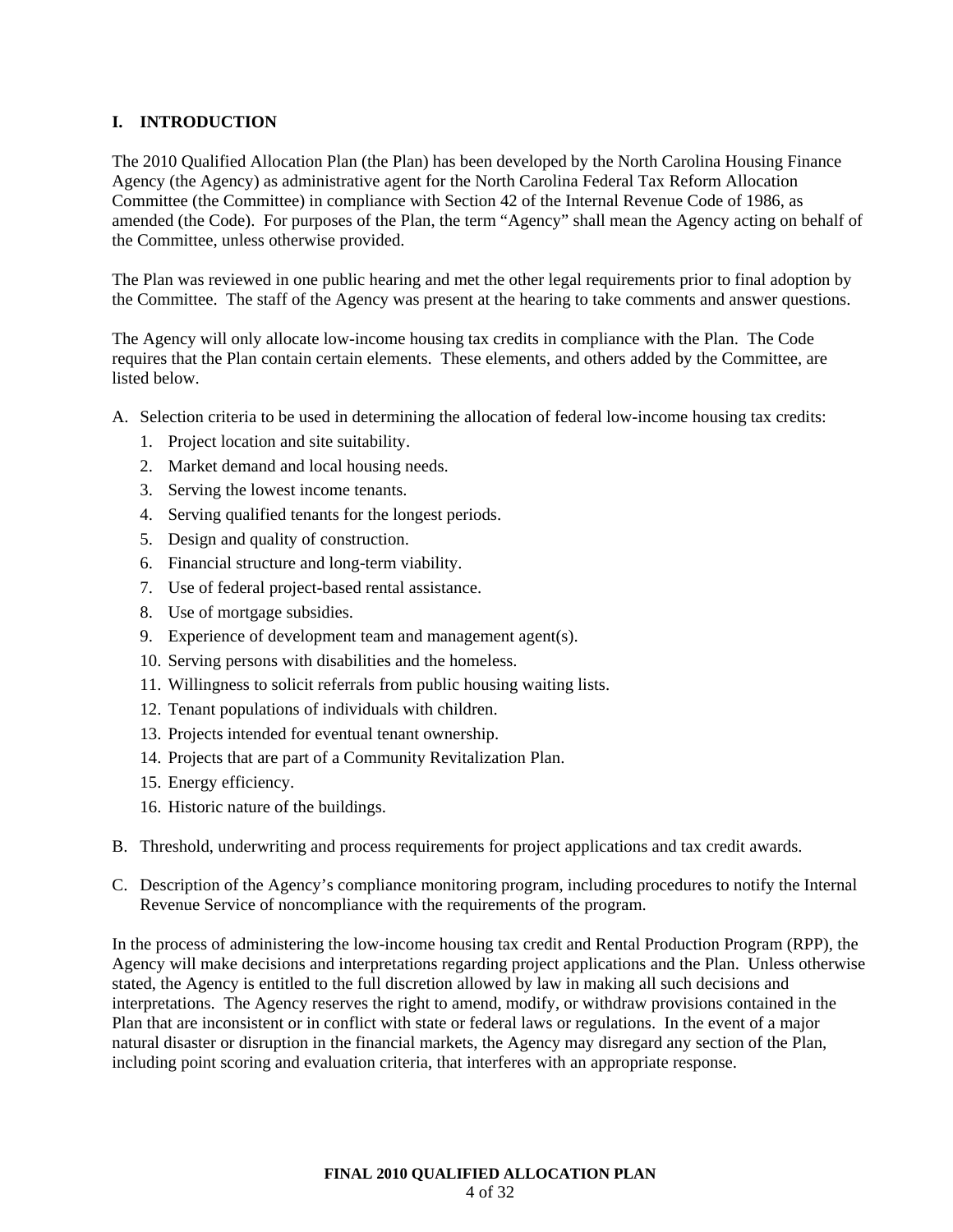# **II. SET-ASIDES, AWARD LIMITATIONS AND COUNTY DESIGNATIONS**

The Agency will determine whether applications are eligible under Section II(B) or II(C). This Section II only applies to 9% tax credit applications. Projects will be counted towards the limitations in the order awarded under the Plan (rehabilitation, higher-scoring new construction applications, and tie-breakers).

# A. [reserved]

# B. REHABILITATION SET-ASIDE

The Agency will award up to twenty percent (20%) of tax credits available after forward commitments to projects proposing rehabilitation of existing housing. In the event eligible requests exceed the amount available, the Agency will determine awards based on the evaluation criteria in Section IV(H)(3).

- 1. The following will be considered new construction under Section II(C) below:
	- (a) adaptive reuse projects,
	- (b) entirely vacant residential buildings,
	- (c) proposals to increase and/or substantially re-configure residential units.
- 2. Up to \$750,000 of the rehabilitation set-aside will be awarded to projects meeting one or both of the following criteria:
	- (a) existing U.S. Department of Agriculture, Rural Development (RD) Section 515 financing and project-based rental assistance for at least fifty percent (50%) of the units;
	- (b) allocated 9% tax credits in 1992 or earlier.

# C. NEW CONSTRUCTION SET-ASIDES

The Agency will award tax credits remaining after awards described above and any under Section  $II(G)(2)$  to other new construction projects, starting with those earning the highest scoring totals within each of the following four geographic set-asides and continuing in descending score order through the last project that can be fully funded. The Agency reserves the right to revise the available credits in each set-aside.

| <b>WEST 17%</b> |              | <b>CENTRAL 24%</b> |               | METRO 36%       | <b>EAST 23%</b>  |             |
|-----------------|--------------|--------------------|---------------|-----------------|------------------|-------------|
| Alexander       | Jackson      | Alamance           | Montgomery    | <b>Buncombe</b> | <b>Beaufort</b>  | Johnston    |
| Alleghany       | Lincoln      | Anson              | Moore         | Cumberland      | Bertie           | Jones       |
| Ashe            | Macon        | Cabarrus           | Orange        | Durham          | Bladen           | Lenoir      |
| Avery           | Madison      | Caswell            | Person        | Forsyth         | <b>Brunswick</b> | Martin      |
| <b>Burke</b>    | McDowell     | Chatham            | Randolph      | Guilford        | Camden           | Nash        |
| Caldwell        | Mitchell     | Davidson           | Richmond      | Mecklenburg     | Carteret         | New Hanover |
| Catawba         | Polk         | Davie              | Rockingham    | Wake            | Chowan           | Northampton |
| Cherokee        | Rutherford   | Franklin           | Rowan         |                 | Columbus         | Onslow      |
| Clay            | Surry        | Granville          | Scotland      |                 | Craven           | Pamlico     |
| Cleveland       | Swain        | Harnett            | Stanly        |                 | Currituck        | Pasquotank  |
| Gaston          | Transylvania | Hoke               | <b>Stokes</b> |                 | Dare             | Pender      |
| Graham          | Watauga      | Iredell            | Union         |                 | Duplin           | Perquimans  |
| Haywood         | Wilkes       | Lee                | Vance         |                 | Edgecombe        | Pitt        |
| Henderson       | Yadkin       |                    | Warren        |                 | Gates            | Robeson     |
|                 | Yancey       |                    |               |                 | Greene           | Sampson     |
|                 |              |                    |               |                 | Halifax          | Tyrrell     |
|                 |              |                    |               |                 | Hertford         | Washington  |
|                 |              |                    |               |                 | Hyde             | Wayne       |
|                 |              |                    |               |                 |                  | Wilson      |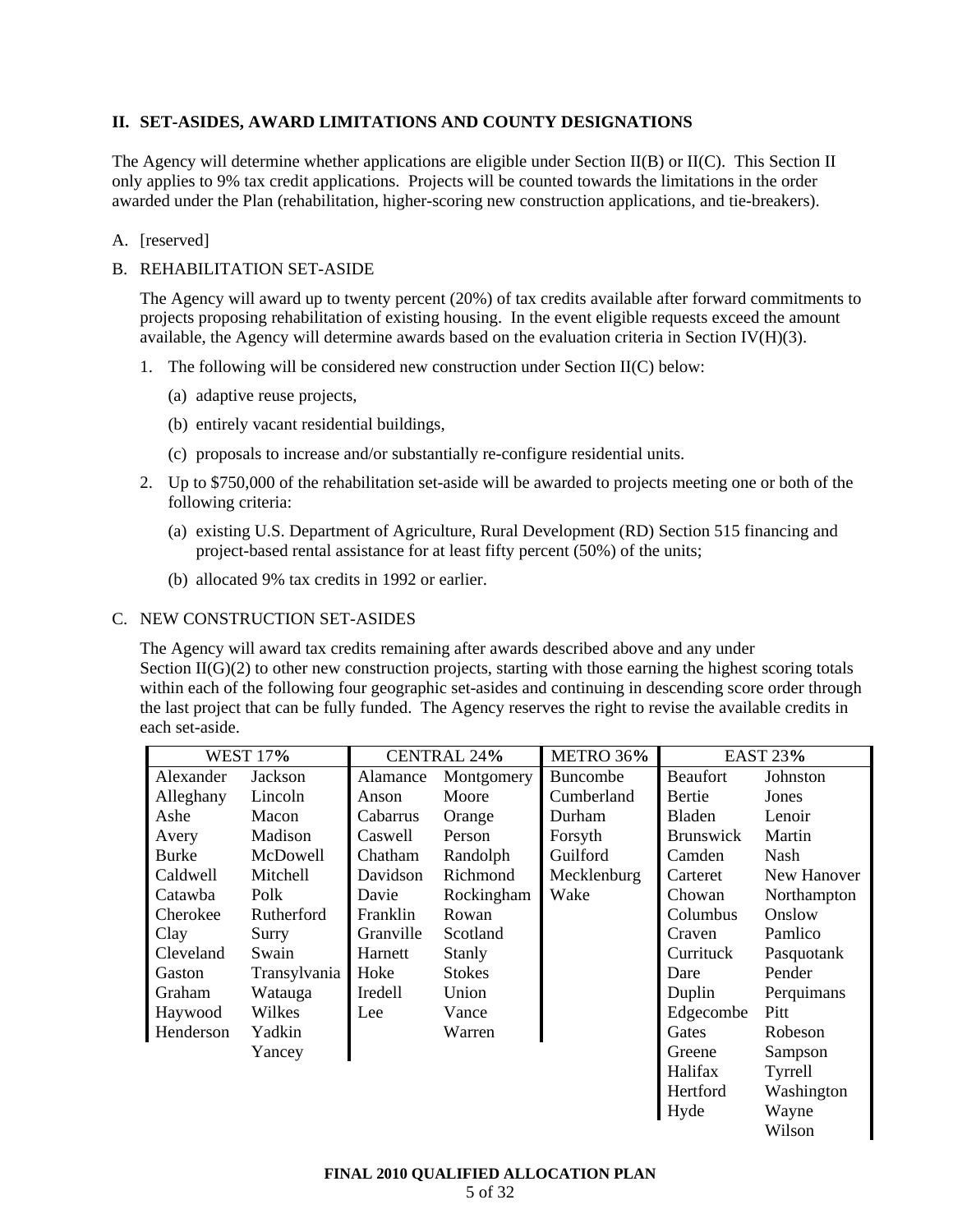#### D. NONPROFIT AND CHDO SET-ASIDES

If necessary, the Agency will adjust the awards under the Plan to ensure that the overall allocation results in

- ten percent (10%) of the state's federal tax credit ceiling being awarded to projects involving tax exempt organizations (nonprofits) and
- fifteen percent (15%) of the Agency's HOME funds being awarded to projects involving Community Housing Development Organizations certified by the Agency (CHDOs).

Specifically, tax credits that would have been awarded to the lowest ranking project(s) that do(es) not fall into one of these categories will be awarded to the next highest ranking project(s) that do(es) until the overall allocation(s) reach(es) the necessary percentage(s). The Agency may make such adjustment(s) in any set-aside.

#### 1. NONPROFIT SET-ASIDE

In order to qualify as a nonprofit application, the proposed project must either:

- (a) not involve any for-profit Principals or
- (b) comply with the material participation requirements of the Code, applicable federal regulations and Section VI(A)(2).

# 2. CHDO SET-ASIDE

In order to qualify as a CHDO application,

- (a) the proposed project must meet the requirements of subsection  $(D)(1)$  above, 24 CFR  $92.300(a)(1)$ ,
- (b) as of the full application deadline, the applicant, any Principal, or any affiliate must not undertake any choice-limiting activity prior to successful completion of the U.S. Department of Housing and Urban Development (HUD) environmental clearance review, and
- (c) the project and owner must comply with regulations regarding the federal CHDO set-aside.

The Agency may determine that the requirements of the federal CHDO set-aside have been or will be met without implementing subsection (D)(2).

# E. PRINCIPAL AND PROJECT AWARD LIMITS; 30% BASIS BOOST

#### 1. PRINCIPAL LIMIT

The maximum awards to any one Principal will be the lesser of:

- (a) a total of \$1,500,000 in tax credits, including all set-asides (the ability under Section II(G)(4) to exceed this limit to completely fund a project request no longer applies), and
- (b) three projects.

The Agency may further limit awards based on unforeseen circumstances.

For purposes of the maximum allowed in this subsection  $(E)(1)$ , the Agency may determine that a person or entity not included in an application is a Principal for the proposed project. Such determination would include consideration of relationships between the parties in previously awarded projects and other common interests. Standard fee for service contract relationships (such as accountants or attorneys) will not be considered.

2. PROJECT LIMIT

The maximum award to any one project will be \$1,300,000.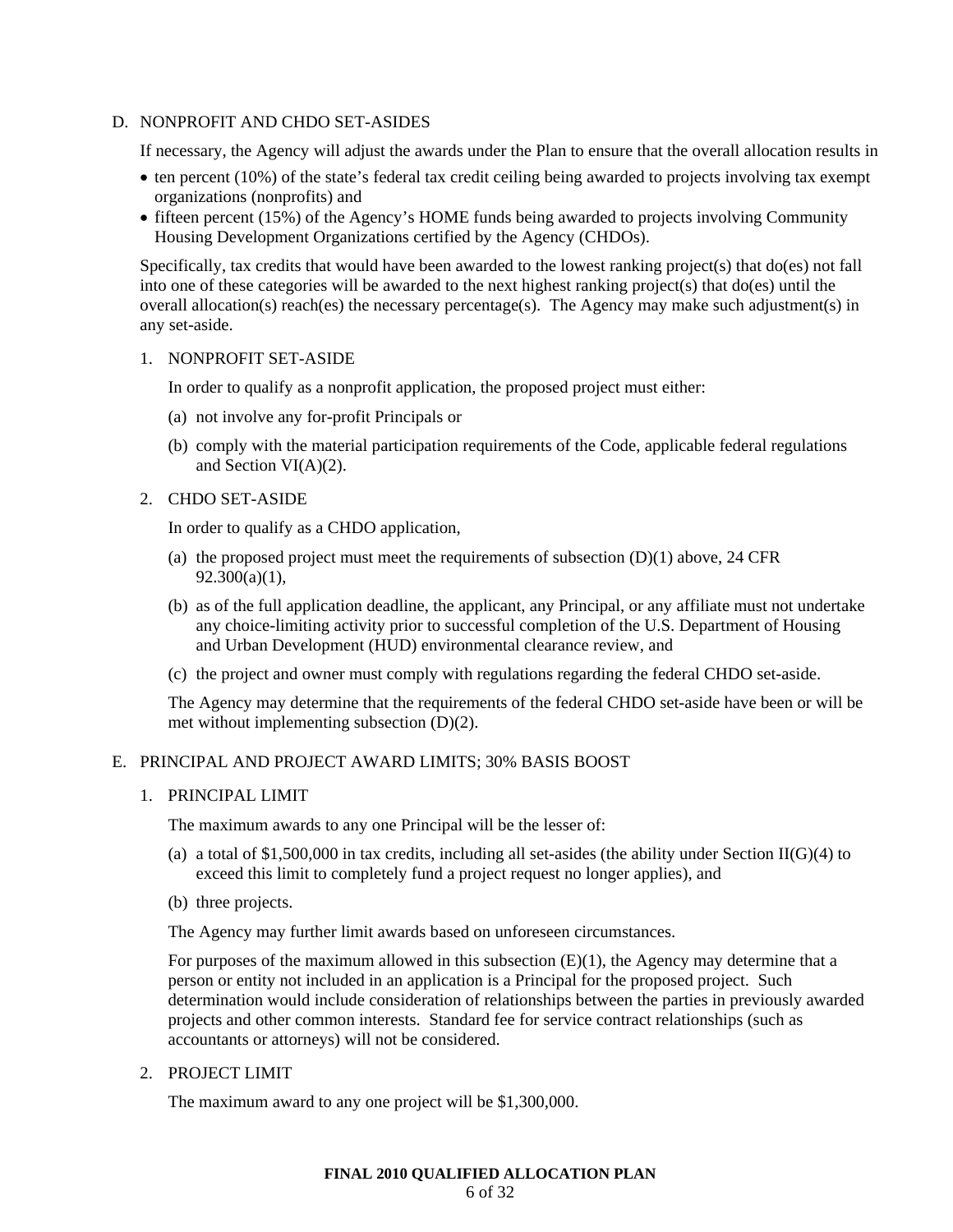#### 3. PHR AND JV PROJECTS

Public housing redevelopment (PHR) and joint venture (JV) projects:

- (a) The Agency may determine that fifty percent (50%) of the tax credits awarded to PHR or JV projects do not count against some or all of the Principals involved for the purpose of subsection  $(E)(1)$  above. This determination will be based on the Principal's role in the project(s) and overall development capacity. The allowance in this subsection  $(E)(3)(a)$  will apply to a maximum of one (1) project per Principal. In the event a Principal is involved in multiple PHR or JV projects, this exemption will apply to the one with the smallest award of 9% tax credits.
- (b) PHR includes:
	- (i) buildings to be located on the site of former public housing,
	- (ii) constructing replacement public housing units, or
	- (iii) rehabilitation of existing public housing.
- (c) JV includes projects that involve nonprofit Principal(s) with limited development experience or capacity and the Project would qualify under Section II(D)(1) (the nonprofit set-aside).

## 4. AGENCY-DESIGNATED BASIS BOOST

The Agency may boost the eligible basis of projects awarded in 2010 by up to thirty percent (30%) for high land costs because of being in a desirable or commercially valuable location. The Agency may order an appraisal during the preliminary application review (costs to be paid by the applicant). Projects with market-rate units are ineligible for an increase under this subsection (E)(4). The Agency will make designations between preliminary and full applications.

# F. COUNTY AWARD LIMITS AND INCOME DESIGNATIONS

# 1. AWARD LIMITS

No county will be awarded tax credits for new construction exceeding \$2,000,000 unless doing so is necessary to meet another set-aside requirement of this Plan. No county will be awarded more than two (2) projects under the rehabilitation set-aside. The Agency may further limit awards based on unforeseen circumstances. The Agency may waive the county-based limits for revitalization efforts characterized by a high degree of committed public subsidies.

## 2. INCOME DESIGNATIONS

Pursuant to N.C.G.S. § 105-129.42(c) the Agency is responsible for designating each county as High, Moderate or Low Income. Five criteria were used for making this determination: (a) county median income; (b) poverty rate; (c) percent of population in rural areas; (d) regional growth patterns; (e) N.C. Department of Commerce tier (one, two or three).

Each county was considered as a whole and evaluated relative to others in the state. Based on this process, the Agency designates counties as follows: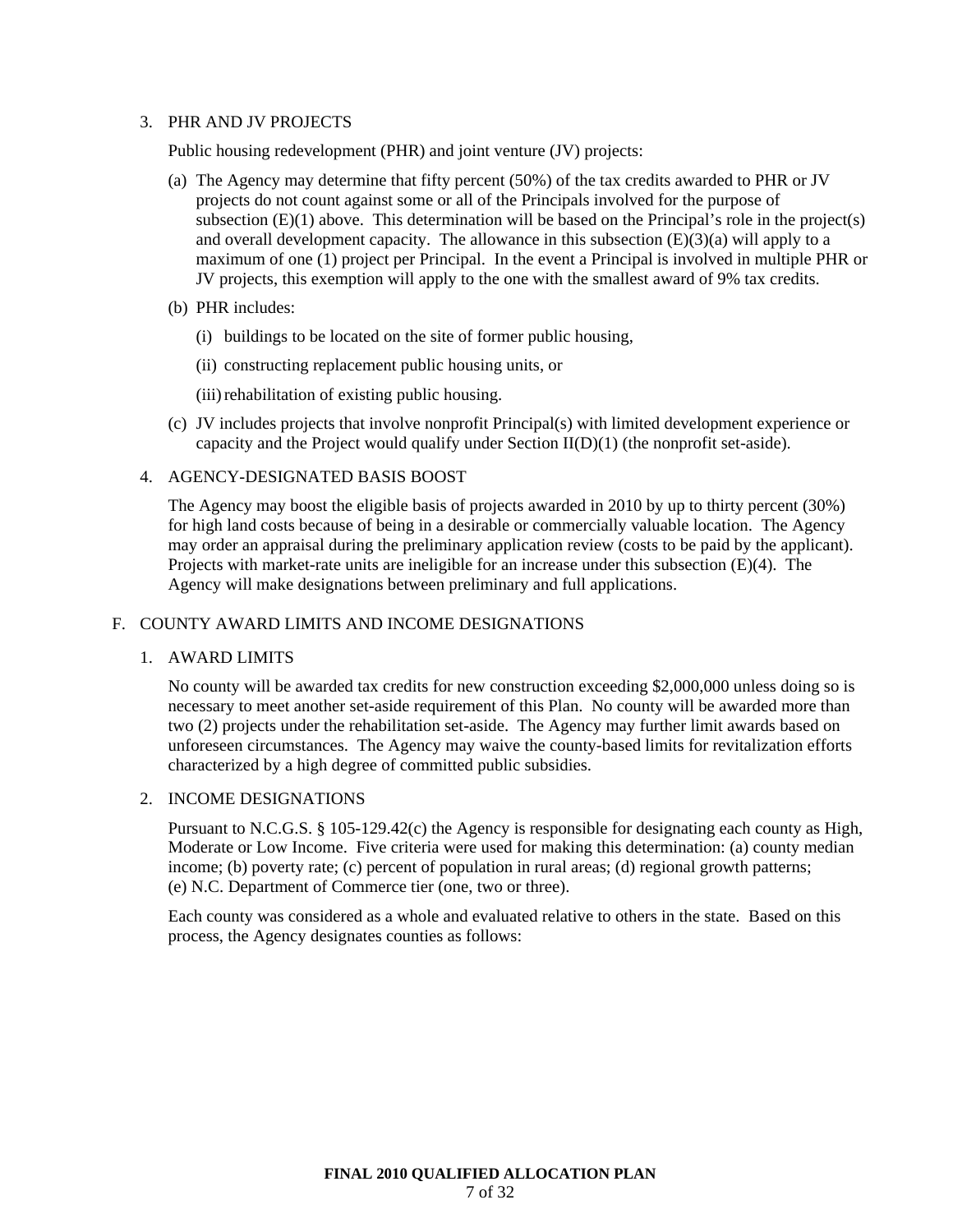| <b>HIGH</b><br><b>MODERATE</b> |                  | LOW           |                 |             |              |
|--------------------------------|------------------|---------------|-----------------|-------------|--------------|
| Alamance                       | Alexander        | Lincoln       | Alleghany       | Graham      | Pasquotank   |
| Buncombe                       | <b>Brunswick</b> | Moore         | Anson           | Greene      | Pender       |
| Cabarrus                       | Burke            | Nash          | Ashe            | Halifax     | Perquimans   |
| Catawba                        | Carteret         | Onslow        | Avery           | Hertford    | Richmond     |
| Chatham                        | Cleveland        | Person        | <b>Beaufort</b> | Hoke        | Robeson      |
| Durham                         | Craven           | Pitt          | Bertie          | Hyde        | Rutherford   |
| Forsyth                        | Cumberland       | Polk          | Bladen          | Jackson     | Sampson      |
| Gaston                         | Dare             | Randolph      | Caldwell        | Jones       | Scotland     |
| Guilford                       | Davidson         | Rockingham    | Camden          | Lenoir      | Surry        |
| Iredell                        | Davie            | Rowan         | Caswell         | Macon       | Swain        |
| Johnston                       | Franklin         | Stanly        | Cherokee        | Madison     | Transylvania |
| Mecklenburg                    | Granville        | <b>Stokes</b> | Chowan          | Martin      | Tyrrell      |
| New Hanover                    | Harnett          | Watauga       | Clay            | McDowell    | Vance        |
| Orange                         | Haywood          | Wayne         | Columbus        | Mitchell    | Warren       |
| Union                          | Henderson        | Wilson        | Currituck       | Montgomery  | Washington   |
| Wake                           | Lee              | Yadkin        | Duplin          | Northampton | Wilkes       |
|                                |                  |               | Edgecombe       | Pamlico     | Yancey       |
|                                |                  |               | Gates           |             |              |

# G. OTHER AWARDS AND EXCEEDING LIMITATIONS

- 1. The Agency may award tax credits remaining from the four geographic set-asides to the next highest scoring eligible new construction application(s) statewide and/or one or more eligible rehabilitation applications. The Agency may also carry forward any amount of tax credits to the next year.
- 2. The Agency may award 2010 tax credits outside of the normal process to projects that: a) allow the Agency to comply with HUD regulations regarding timely commitment of funds, b) prevent the loss of state or federal investment, c) provide housing for underserved populations or d) are part of a settlement agreement of legal action brought against a local government. The total amount of such awards(s) shall not exceed \$1,000,000.
- 3. The Agency may also make a forward commitment of the next year's tax credits in an amount necessary to fully fund project(s) with a partial award or to any project application that was submitted in a prior year if such application meets all the minimum requirements of the Plan. In the event that credits are returned or the state receives credits from the national pool, the Agency may elect to carry such credits forward, make an award to any project application (subject only to the nonprofit set aside), or a combination of both.
- 4. The Agency may exceed the limitations on awards contained in Sections  $II(B)$ ,  $II(F)(1)$  and this Section II(G) in order to completely fund a project request.

# **III. DEADLINES, APPLICATION AND FEES**

#### A. APPLICATION AND AWARD SCHEDULE

The following schedule will apply to the 2010 application process for 9% tax credits and the first round of bond volume and 4% tax credits. The Agency will announce the application schedule for a second round of bond volume and 4% tax credits at a later time.

January 15 Deadline for submission of preliminary applications (12:00 noon)

March 8 Market analysts will mail studies to the Agency and applicants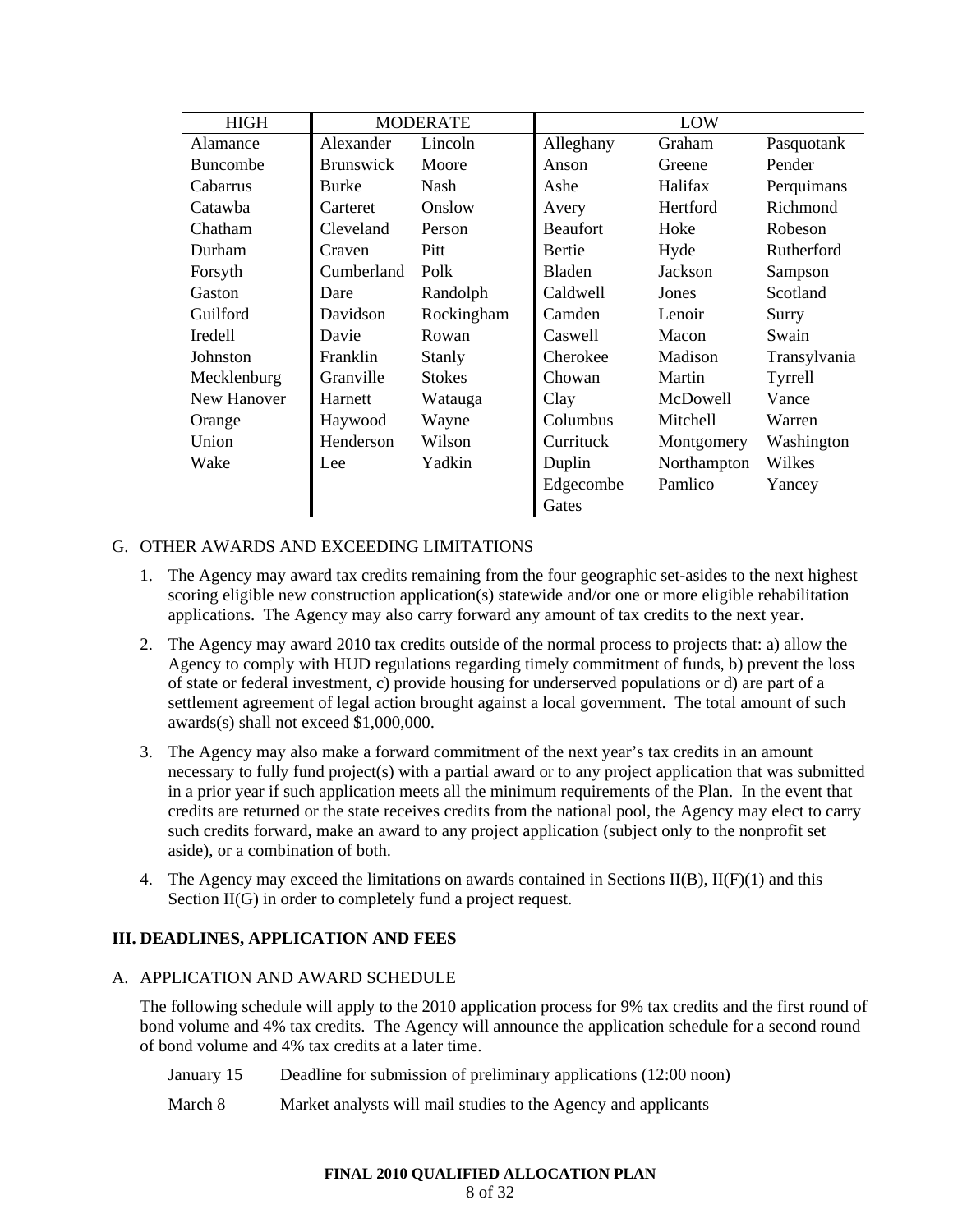| March 19 | Notification of final site scores and qualification for Agency-designated increase in<br>eligible basis    |
|----------|------------------------------------------------------------------------------------------------------------|
| March 29 | Deadline for market-related project revisions                                                              |
| April 5  | Deadline for the Agency and applicant to receive a hard copy of the revised market<br>study, if applicable |
| May 14   | Deadline for full applications (12:00 noon)                                                                |
| August   | Notification of tax credit awards                                                                          |

The Agency reserves the right to change the schedule as necessary.

# B. APPLICATION, ALLOCATION, MONITORING AND PENALTY FEES

- 1. All applicants are required to pay a nonrefundable fee of \$5,470 at the submission of the preliminary application. This fee covers the cost of the market study or physical needs assessment and a \$1,170 preliminary application processing fee (which will be assessed for every electronic application submitted). The Agency may charge additional fee(s) to cover the cost of direct contracting with other providers (such as appraisers).
- 2. All applicants are required to pay a nonrefundable processing fee of \$1,170 upon submission of the full application.
- 3. Entities receiving 9% tax credit awards are required to pay a nonrefundable allocation fee equal to 0.64% of the project's total qualified basis.
- 4. Entities receiving tax exempt bond volume are required to pay a nonrefundable allocation fee equal to forty (40) basis points of the awarded bond volume. (For example, the fee due on a \$10 million bond award would be \$40,000.) The allocation fee will be due at the time the bond volume is awarded. Failure to return the required documentation and fee by the date specified may result in cancellation of the bond allocation. The Agency may assess other fees for additional monitoring responsibilities.
- 5. Owners must pay a monitoring fee of \$720 per unit (includes all units, qualified, unrestricted and employee) prior to issuance of the project's IRS Form 8609.
- 6. If expenses for legal services are incurred by the Committee or Agency to correct mistakes of the Owner which jeopardize use of the tax credits, such legal costs will be paid by the Owner in the amount charged to the Agency or the Committee.
- 7. The Agency may assess applicants or owners a fee of up to \$2,000 for each instance of failure to comply with a written requirement, whether or not such requirement is in the Plan. The Agency will not process applications or other documentation relating to any Principal who has an outstanding balance of fees owed; such a delay in processing may result in disqualification of application(s).
- 8. The Agency will assess \$1,500 for closing a state tax credit loan and \$2,000 for an RPP closing.

# C. APPLICATION PROCESS AND REQUIREMENTS

- 1. The Agency may require applicants to submit any information, letter or representation relating to Plan requirements or point scoring as part of the application process. Unless otherwise noted, the Agency may elect to not consider information submitted after the relevant deadline.
- 2. Any failure to comply with an Agency request under subsection  $(C)(1)$  above or any misrepresentation, false information or omission in any application document may result in disqualification of that application and any other involving the same owner(s), Principal(s), consultant(s) and/or application preparer(s). Any misrepresentation, false information or omission in the application document may also result in a revocation of a tax credit allocation.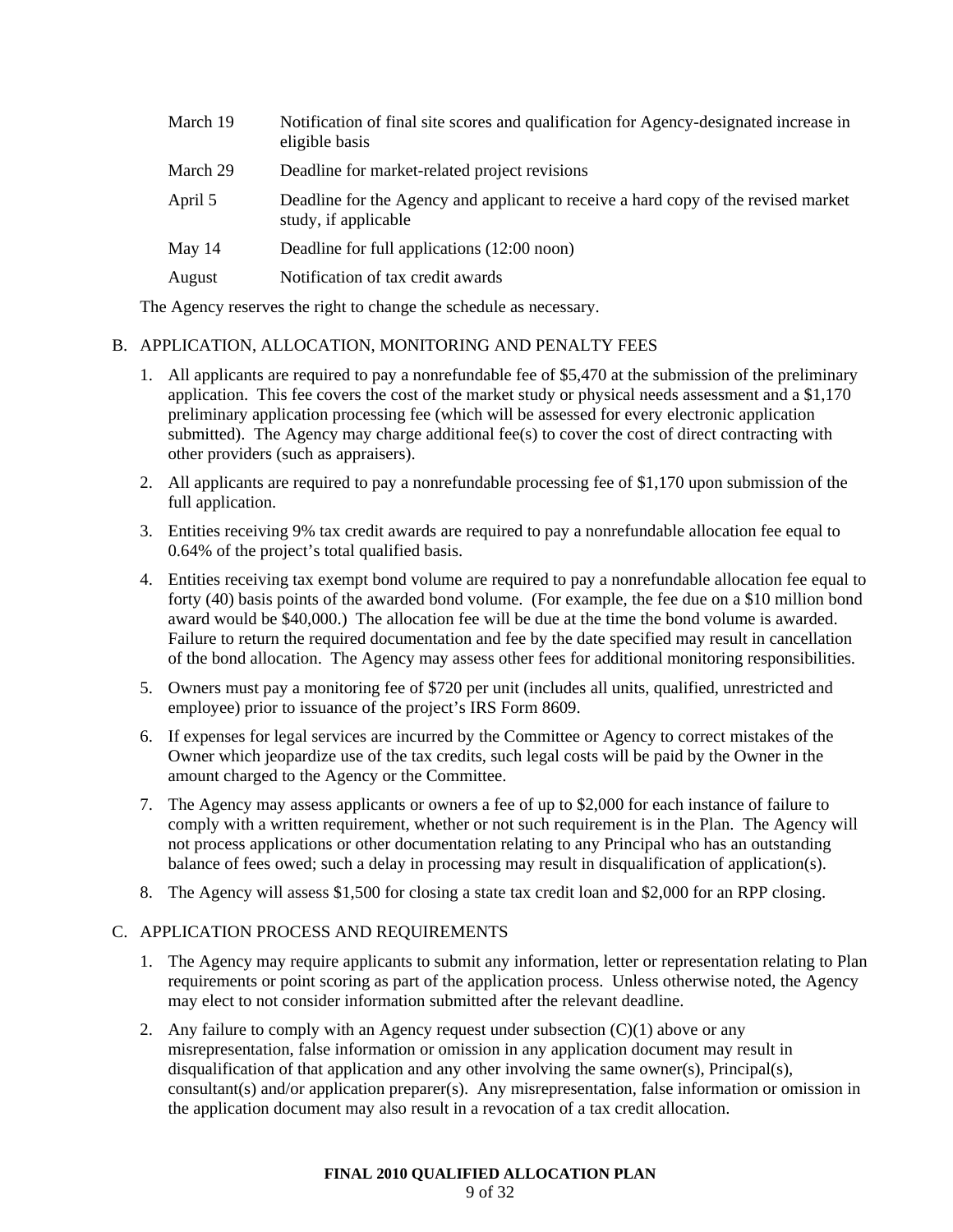- 3. The Agency may elect to treat applications involving more than one site, population type (family/elderly) or activity (new/rehabilitation) as separate for purposes of the Agency's application process. Each application would require a separate initial application fee. The Agency may allow such applications to be considered as one for the full application underwriting if all sites are secured by one permanent mortgage and are not intended for separation and sale after the tax credit allocation.
- 4. The Agency will notify the appropriate unit of government about the project after submission of the full application. The Agency reserves the right to reject applications opposed in writing by the chief elected official (supported by the council or board), but is not obligated to do so.
- 5. For each application one individual or validly existing entity must be identified as the applicant and execute the preliminary and full applications. An entity may be one of the following:
	- (a) corporation, including nonprofits,
	- (b) limited partnership, or
	- (c) limited liability company.

Only the identified applicant will have the ability to make decisions with regard to that application. The applicant may enter into joint venture or other agreements but the Agency will not be responsible for evaluating those documents to determine the relative rights of the parties. If the application receives an award the applicant must become a managing member or general partner of the ownership entity.

# **IV. SELECTION CRITERIA AND THRESHOLD REQUIREMENTS**

New construction applications must meet all threshold requirements and receive 110 points to be considered for award and funding. Rehabilitation applications will not receive point scores but instead will be evaluated using the criteria listed in Section IV( $H$ )(3) (thus all references to receipt of points only apply to new construction projects). All threshold requirements also apply to rehabilitation projects unless otherwise noted. Scoring and threshold determinations made in prior years are not binding on the Agency for the 2010 cycle. Penalties and limitations for market-rate units will not apply for applications with a commitment for a grant or no-payment financing equal to at least the amount of foregone federal tax credit equity and state tax credits.

#### A. SITE AND MARKET EVALUATION

The Agency will not accept a full application where the preliminary application does not meet all site and market threshold requirements.

#### 1. SITE EVALUATION (MAXIMUM 100 POINTS)

- (a) General Site Requirements:
	- (i) Sites must be sized to accommodate the number and type of units proposed. The applicant or a Principal must have site control by the preliminary application deadline, which may be evidenced by an option, contract or deed. The documentation of site control must include a plot plan.
	- (ii) Required zoning must be in place by the full application submission date, including special/conditional use permits, and any other discretionary land use approval required (includes all legislative or quasi-judicial decisions). The Agency may grant an extension of this deadline if:
		- requested by the applicant in advance of the full application due date, and
		- all approval(s) are scheduled to be considered for final approval no later than forty five (45) days from the full application date.

In evaluating extension requests, the Agency will consider whether the applicant complied with the jurisdiction's deadlines and other requirements in a timely manner.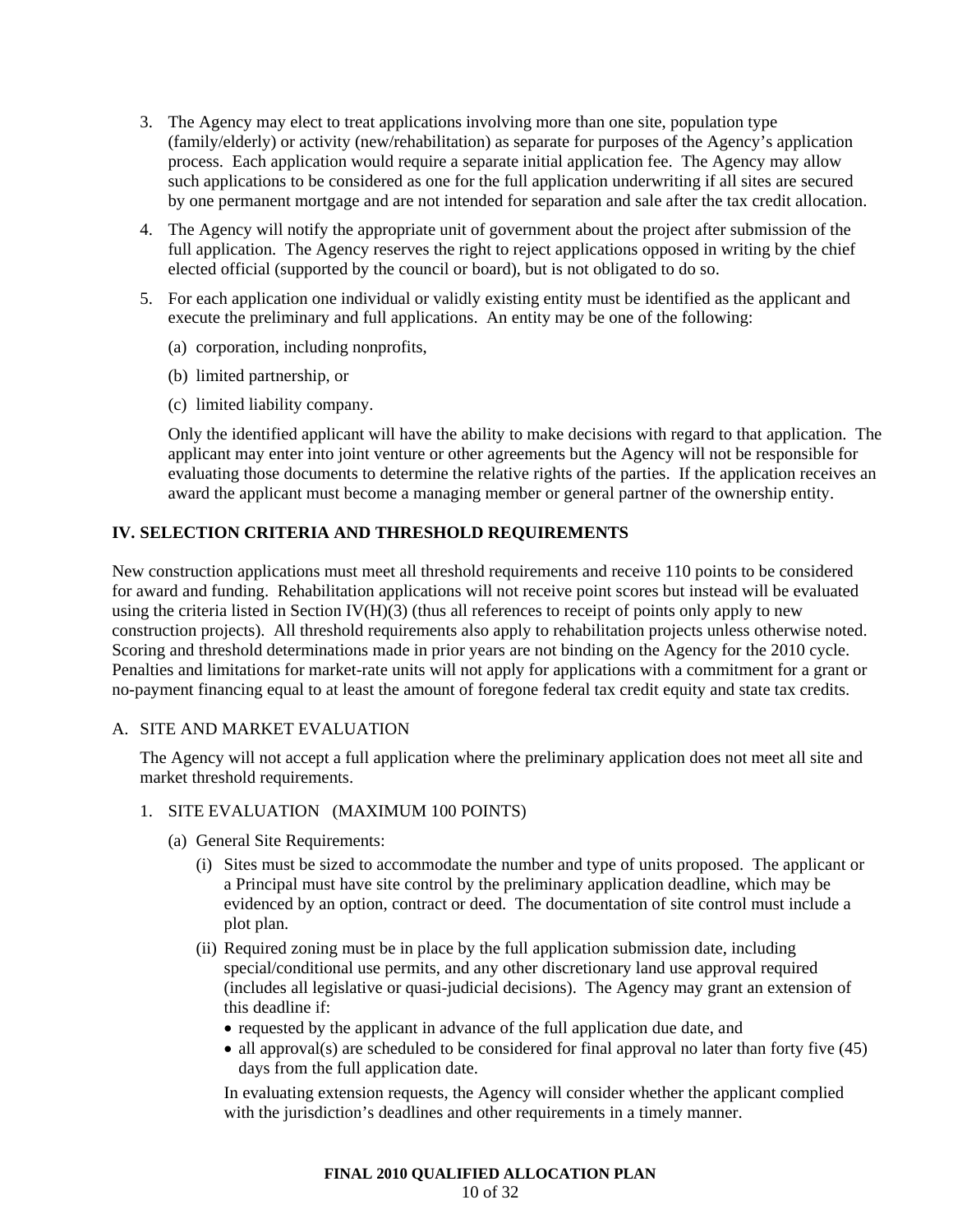- (iii) Utilities (water, sewer and electricity) must be available with adequate capacity to serve the site. Sites should be accessed directly by existing paved, publicly maintained roads. If not, it will be the owner's responsibility to extend utilities and roads to the site. In such cases, the applicant must explain and budget for such plans at the preliminary application stage and document the right to perform such work.
- (b) Criteria for Site Score Evaluation:

Site scores will be based on the following factors. Each will also serve as a threshold requirement; the Agency may remove an application from consideration if the site is sufficiently inadequate in one of the categories. Evaluation of sites will involve a relative comparison with other applications in the same geographic set-aside. The Agency will consider revitalization plans and other proposed development based on certainty, extent and timing. The score for a particular category will reflect the project's tenant type (family/elderly/supportive housing).

# (i) NEIGHBORHOOD CHARACTERISTICS (MAXIMUM 30 POINTS)

- Trend and direction of real estate development and area economic health.
- Physical condition of buildings and improvements in the immediate vicinity.
- Concentration of affordable housing, including HUD, Rural Development, and tax credit projects as well as unsubsidized, below-market housing.
- (ii) SURROUNDING LAND USES AND AMENITIES (MAXIMUM 60 POINTS)
	- Land use pattern is residential in character (single and multifamily housing).
	- Availability, quality and proximity of services, amenities and features, including but not limited to: grocery store; mall/strip center; basic health care; pharmacy; schools/athletic fields; day care/after school; supportive services, public park, library, hospital, community/senior center.
	- Effect of industrial, large-scale institutional or other incompatible uses, including but not limited to: wastewater treatment facilities, high traffic corridors, junkyards, prisons, landfills, large swamps, distribution facilities, frequently used railroad tracks, power transmission lines and towers, factories or similar operations, sources of excessive noise, and sites with environmental concerns (such as odors or pollution).
	- Extent that the location is isolated.

# (iii) SITE SUITABILITY AND BUILDING LOCATION (MAXIMUM 10 POINTS, POSSIBLE 10 POINT DEDUCTION)

- Adequate traffic safety controls (i.e. stop lights, speed limits, turn lanes).
- Burden on public facilities (particularly roads).
- Access to mass transit (if applicable).
- Degree of negative features, design challenges or physical barriers that will impede project construction or adversely affect future tenants; for example: power transmission lines and towers, flood hazards, steep slopes, large boulders, ravines, year-round streams, wetlands, and other similar features (for adaptive reuse projects- suitability for residential use and difficulties posed by the building(s), such as limited parking, environmental problems or the need for excessive demolition).
- The proximity of the buildings to adjacent residential structures would be a problem because of their height and/or scale.
- The project would not be visible to potential tenants using normal travel patterns.

# 2. MARKET ANALYSIS

The Agency will administer the market study process based on this Section and the terms of **Appendix A** (incorporated herein by reference).

(a) The Agency will contract directly with market analysts to perform studies. Applicants may interact with market analysts and will have an opportunity to revise their project (unit mix,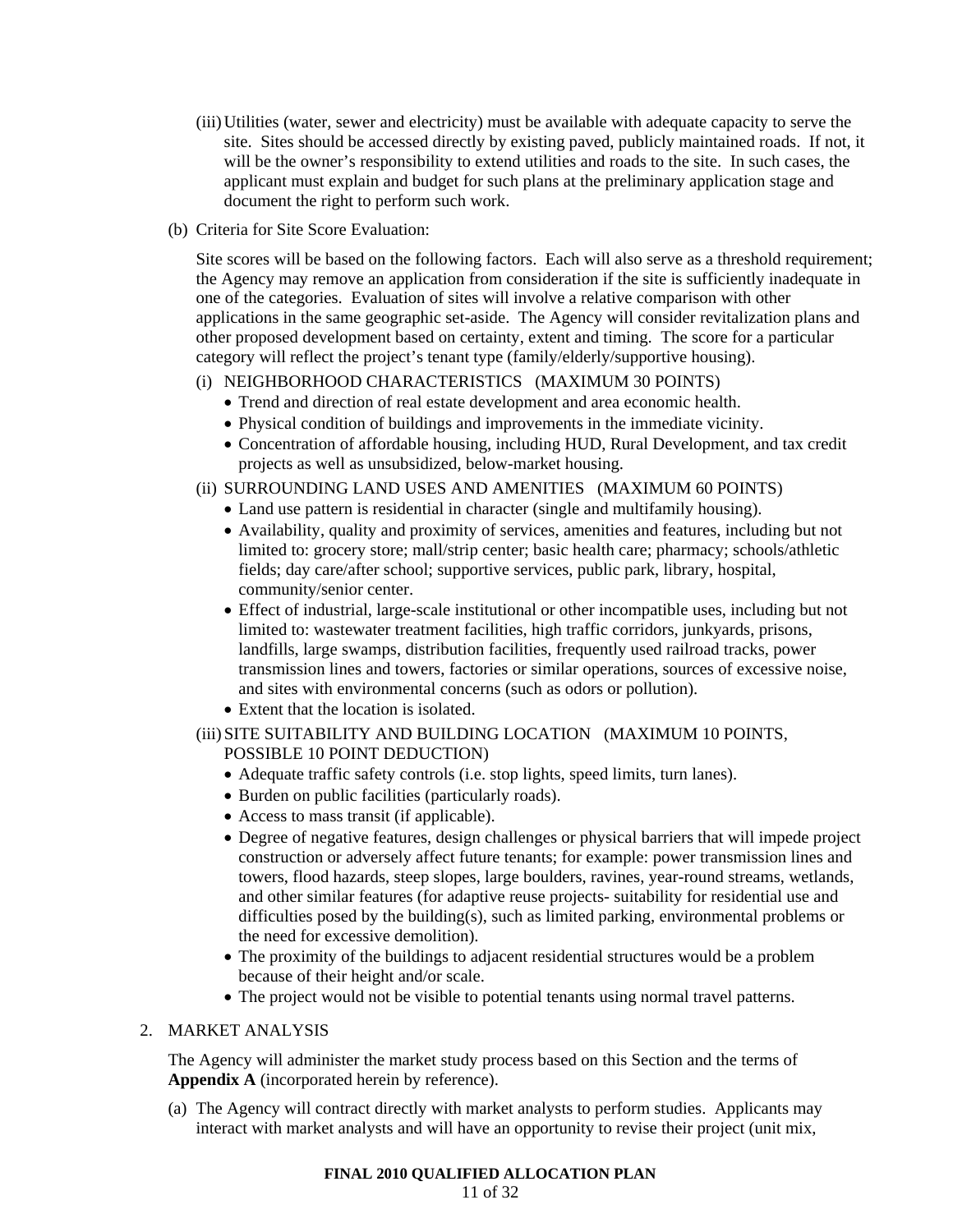targeting). Any revisions must be submitted in writing to both the market analyst and to the Agency, following the schedule in Section III(A), and will be binding on the applicant for the full application.

- (b) The Agency will limit the number of projects awarded in the same application round to those that it determines can be supported in the market.
- (c) The following four criteria are threshold requirements for new construction applications:
	- (i) the project's capture rate,
	- (ii) the project's absorption rate,
	- (iii) the vacancy rate at comparable properties (what qualifies as a comparable will vary based on the circumstances), and
	- (iv) the project's effect on existing or awarded properties with 9% tax credits or Agency loans.
- (c) The Agency is not bound by the conclusions or recommendations of the market analyst(s), and will use its discretion in evaluating the criteria listed in this subsection (A)(2).
- (d) Projects may not give preferences to potential tenants based on:
	- (i) residing in the jurisdiction of a particular local government,
	- (ii) having a particular disability, or
	- (iii) being part of a specific occupational group (e.g. artists).

#### B. RENT AFFORDABILITY

- 1. FEDERAL RENTAL ASSISTANCE
	- (a) Applicants proposing to convert tenant-based Housing Choice Vouchers (Section 8) to a projectbased subsidy (pursuant to 24 CFR Part 983) must submit a letter from the issuing authority in a form approved by the Agency. Conversion of vouchers will be treated as funding source under Section  $VI(B)(6)(d)$ ; a project will be ineligible for an allocation if it does not meet requirements set by the Agency as part of the application and award process. Such requirements may involve the public housing authority's (PHA's) Annual Plan, selection policy, and approval for advertising.
	- (b) Applicants must include a written agreement between the owner and all PHAs and Section 8 providers with jurisdiction inside the project's primary market area. The agreement must commit the PHAs to include the project in any listing of housing opportunities where households with tenant-based subsidies are welcome, and the project's management agent to actively seek referrals from the PHAs to apply for units at the proposed project. If one or more of the PHAs refuses to cooperate for any reason, an explanation must be submitted as well as a statement of commitment by the applicant to seek referrals from the PHA(s). This requirement does not apply to projects with rental assistance provided through RD.

# 2. MORTGAGE SUBSIDIES AND LEVERAGING (MAXIMUM 20 POINTS)

(a) Eligibility:

Only loans or grants from the following sources will qualify for points under this subsection  $(B)(2)$ :

- (i) the local PHA,
- (ii) Community Development Block Grant (CDBG) program funds,
- (iii) HUD Section 202 or 811,
- (iv) Federal Home Loan Bank Affordable Housing Program (AHP),
- (v) established local government housing development funds, and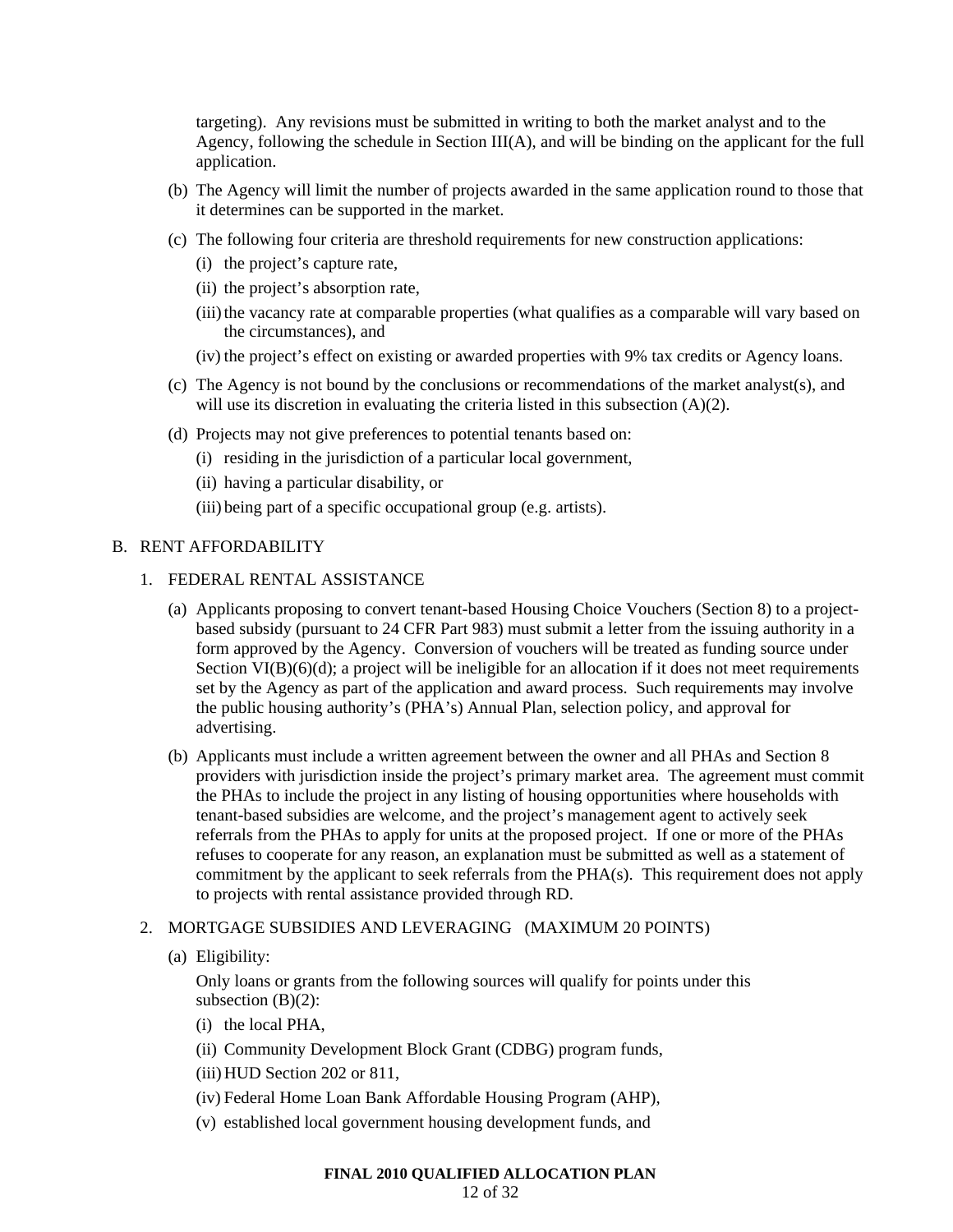(vi) RD Section 515.

Other sources of funding may qualify PROVIDED THEY ARE APPROVED IN WRITING IN ADVANCE by the Agency. (Approval of a particular source in prior years does not meet this requirement.) Applications including market-rate units will be ineligible for points under subsection (B)(2) unless the total housing expense for all market-rate units are at least twenty percent (20%) higher than the maximum allowed for a unit at 60% area median income. Adjustments to the purchase price of the land by the seller, Agency loans, state credits and bond financing are not sources of mortgage subsidy.

(b) Required Terms:

In order to qualify for points under subsection (B)(2), loans must be listed as a source in the full application, comply with the requirements of Section VI(B)(6)(b), and have a term of at least twenty (20) years and an interest rate less than or equal to two percent (2%). See Section  $IV(C)(2)$  for a restriction on RPP loans for applications with local government financing.

(c) Metro Region:

Applications will earn points based on the total amount of qualifying funds committed per unit (excluding an employee/manager's unit), as described below:

| Funds/Unit | Points | Funds/Unit | Points |
|------------|--------|------------|--------|
| \$6,000    | 6      | \$14,000   | 14     |
| \$8,000    | 8      | \$16,000   | 16     |
| \$10,000   | 10     | \$18,000   | 18     |
| \$12,000   | 12     | \$20,000   | 20     |

The calculation includes all units and amounts will not be rounded up. The funds-to-unit ratio approved by the lending source determines the score. The amount provided by a local government will be reduced by the amount included in the project budget for any impact, tap or related fees charged by that local government and the cost of land sold by that local government.

(d) East, Central and West Regions:

Applications will earn points based on the total amount of qualifying funds committed per unit (excluding an employee/manager's unit), as described below:

|         |    | Funds/Unit   Points   Funds/Unit   Points |    |
|---------|----|-------------------------------------------|----|
| \$2,000 |    | \$6,000                                   |    |
| \$4,000 | 10 | \$8,000                                   | 20 |

The calculation includes all units and amounts will not be rounded up. The funds-to-unit ratio approved by the lending source determines the score. The amount provided by a local government will be reduced by the amount included in the project budget for any impact, tap or related fees charged by that local government and the cost of land sold by that local government.

(e) Projects that will utilize federal and state historic rehabilitation tax credits and are funded entirely with equity and state low-income housing tax credits (no grants or debt sources other than deferred developer fees) will be awarded five (5) points. Any deferred fee must comply with Section VI(B)(5).

# 3. TENANT RENT LEVELS (MAXIMUM 15 POINTS)

The application may earn points under one of the following scenarios:

- (a) If the project is in a High Income county:
	- Ten (10) points will be awarded if at least twenty-five percent (25%) of qualified low-income units will be affordable to and occupied by households with incomes at or below thirty percent (30%) of county median income.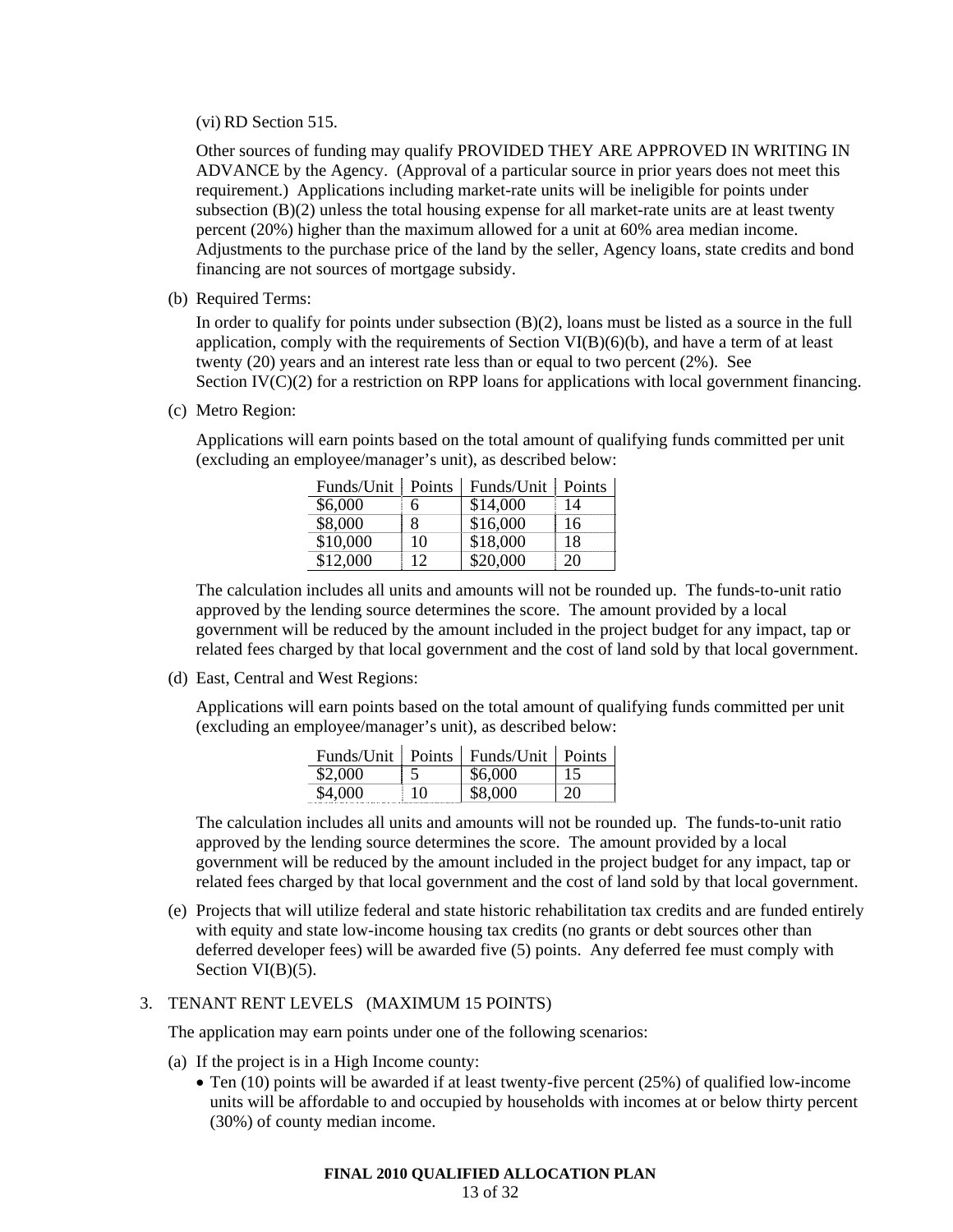• Five (5) points will be awarded if at least fifty percent (50%) of qualified low-income units will be affordable to and occupied by households with incomes at or below forty percent (40%) of county median income.

(The two options for point scoring in this subsection are mutually exclusive.)

- (b) If the project is in a Moderate Income county:
	- Fifteen (15) points will be awarded if at least twenty-five percent (25%) of qualified lowincome units will be affordable to and occupied by households with incomes at or below forty percent (40%) of county median income.
	- Ten (10) points will be awarded if at least fifty percent (50%) of qualified low-income units will be affordable to and occupied by households with incomes at or below fifty percent (50%) of county median income.

(The two options for point scoring in this subsection are mutually exclusive.)

- (c) If the project is in a Low Income county, fifteen (15) points will be awarded for projects in which at least forty percent (40%) of qualified low-income units will be affordable to and occupied by households with incomes at or below fifty percent (50%) of county median income.
- (d) Ten (10) points will be awarded to applications for new construction tax exempt bond projects that meet one of the following requirements:
	- at least twenty percent (20%) of total units will be affordable to and occupied by households with incomes at or below fifty percent (50%) of county median income, or
	- at least ten percent (10%) of total units will be affordable to and occupied by households with incomes at or below forty percent (40%) of county median income. (The two options for point scoring in this subsection are mutually exclusive.)

# C. PROJECT DEVELOPMENT COSTS AND RPP LIMITATIONS

# 1. MAXIMUM PROJECT DEVELOPMENT COSTS (NEGATIVE 20 POINTS)

The Agency will assess negative points to applications listing more than the following in lines 5 and 6 of the Project Development Cost (PDC) description, as outlined in Chart A below. The point structure in Chart B will apply to the following:

- (a) all units are detached single family houses or duplexes,
- (b) serving persons with severe mobility impairments,
- (c) development challenges resulting from being within or adjacent to a central business district,
- (d) public housing redevelopment projects, or
- (e) building(s) with both steel and concrete construction and at least four (4) stories of housing.

| <b>Chart A</b> |       | <b>Chart B</b> |  |  |
|----------------|-------|----------------|--|--|
| $$60,000$ -10  |       | $$71,000$ -10  |  |  |
| \$69,000       | $-20$ | $$85,000$ -20  |  |  |

The Agency will review proposed costs for historic adaptive re-use projects and approve the amount during the application review process.

See Sections VI(B)(7), (8), and (9) for other cost restrictions.

#### 2. RESTRICTIONS ON RPP AWARDS

- (a) Projects requesting RPP funds may not:
	- (i) request RPP loan funds in excess of the following amounts per unit- \$15,000 in High Income counties; \$20,000 in Moderate Income counties; \$25,000 in Low Income counties,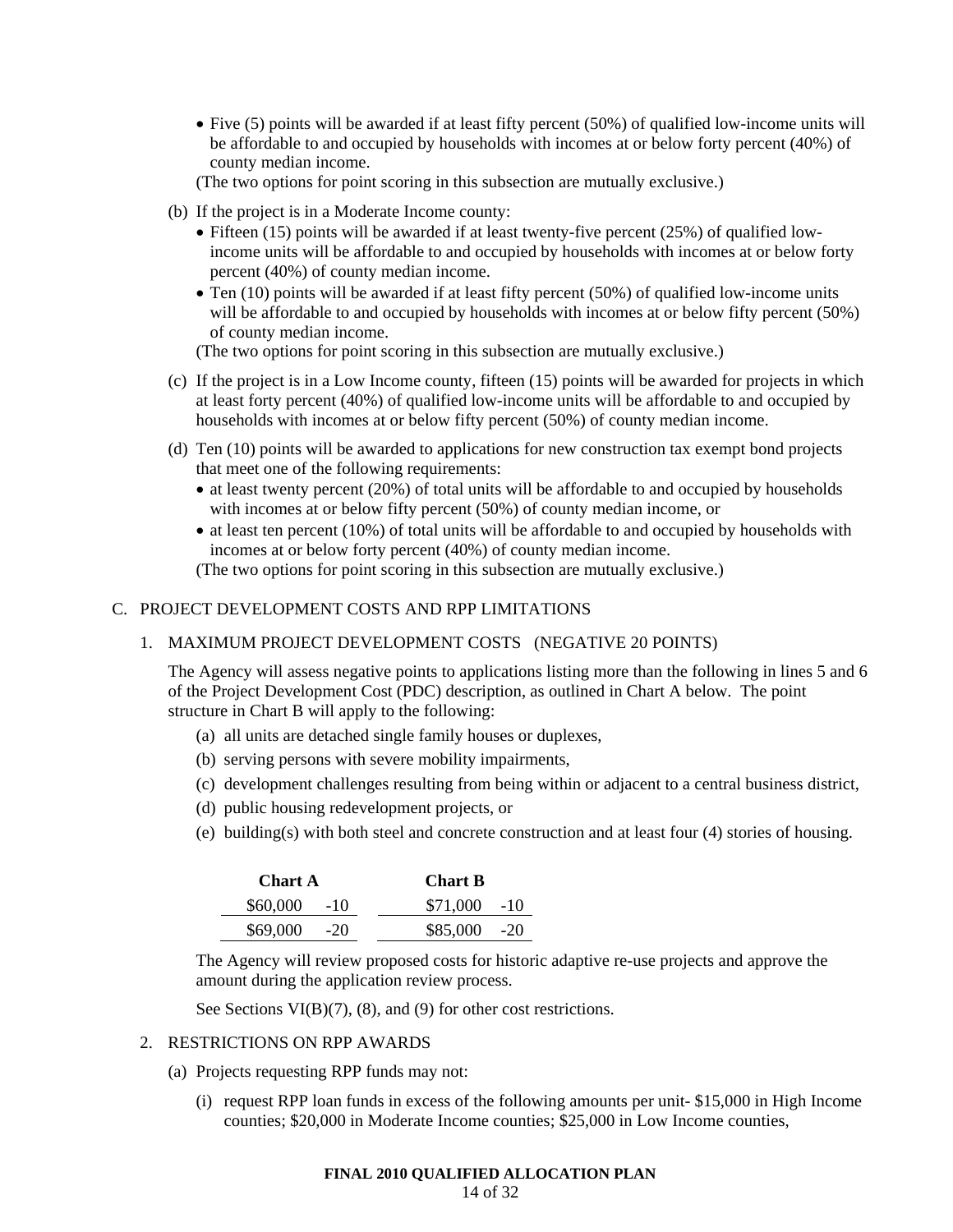- (ii) include market-rate units,
- (iii) involve Principals who have entered into a workout or deferment plan within the previous year for an RPP loan awarded after January 1, 1999,
- (iv) request less than \$150,000 or more than \$1,200,000 per project, or
- (v) have a commitment of funds from a local government under terms that will result in more repayment than the RPP financing (see description in subsection (C)(2)(b) below).

The maximum award of RPP funds to any one Principal will be a total of \$2,000,000. Requesting an RPP loan may result in an application being ineligible under Section VI(B)(6)(d) if the Agency has inadequate funds.

(b) Projects may only request an RPP loan if the principal and interest payments for RPP and any local government financing will be equal to the anticipated net operating income divided by 1.15, less conventional debt service:

Repayment of RPP and local government loans  $= (NOI / 1.15)$  – conventional debt service.

The amount of repayment will be split between the RPP loan and local government lenders based on their relative percentage of loan amounts. For example:

RPP Loan =  $$400,000$ local government loan  $=$  \$200,000

|                                                                             |                                 |  | Year 1 Year 2 Year 3 Year 4     |
|-----------------------------------------------------------------------------|---------------------------------|--|---------------------------------|
| Anticipated amount available for repayment \$10,000 \$8,000 \$6,000 \$4,000 |                                 |  |                                 |
| RPP principal and interest payments                                         |                                 |  | \$6,667 \$5,333 \$4,000 \$2,667 |
| local government P&I payments                                               | \$3,333 \$2,667 \$2,000 \$1,333 |  |                                 |

(c) Loan payments made to the applicant, any Principal, member or partner of the ownership entity, or any affiliate thereof, will be taken out of cash flow remaining after RPP payments.

# D. CAPABILITY OF THE PROJECT TEAM

## 1. DEVELOPMENT EXPERIENCE

- (a) At least one Principal must have successfully developed, operated and maintained in compliance either one (1) North Carolina low-income housing tax credit project or six (6) separate lowincome housing tax credit projects totaling in excess of 200 units. The project(s) must have been placed in service between December 1, 2003 and January 1, 2009. (The Agency may waive this requirement for applicants with adequate experience in the North Carolina tax credit program.) Such Principal must:
	- (i) be identified in the preliminary application,
	- (ii) become a general partner or managing member of the ownership entity, and
	- (iii) remain responsible for overseeing the project and operation of the project for a period of two (2) years after placed in service.

The Agency will determine what qualifies as successful and who can be considered as involved in a particular project.

- (b) All owners and Principals must disclose all previous participation in the low-income housing tax credit program. Additionally, owners and Principals that have participated in an out of state tax credit allocation may be required to complete an Authorization for Release of Information form.
- (c) The Agency reserves the right to determine that a particular development team does not meet the threshold requirement of subsection  $(D)(1)(a)$  due to differences between its prior work and the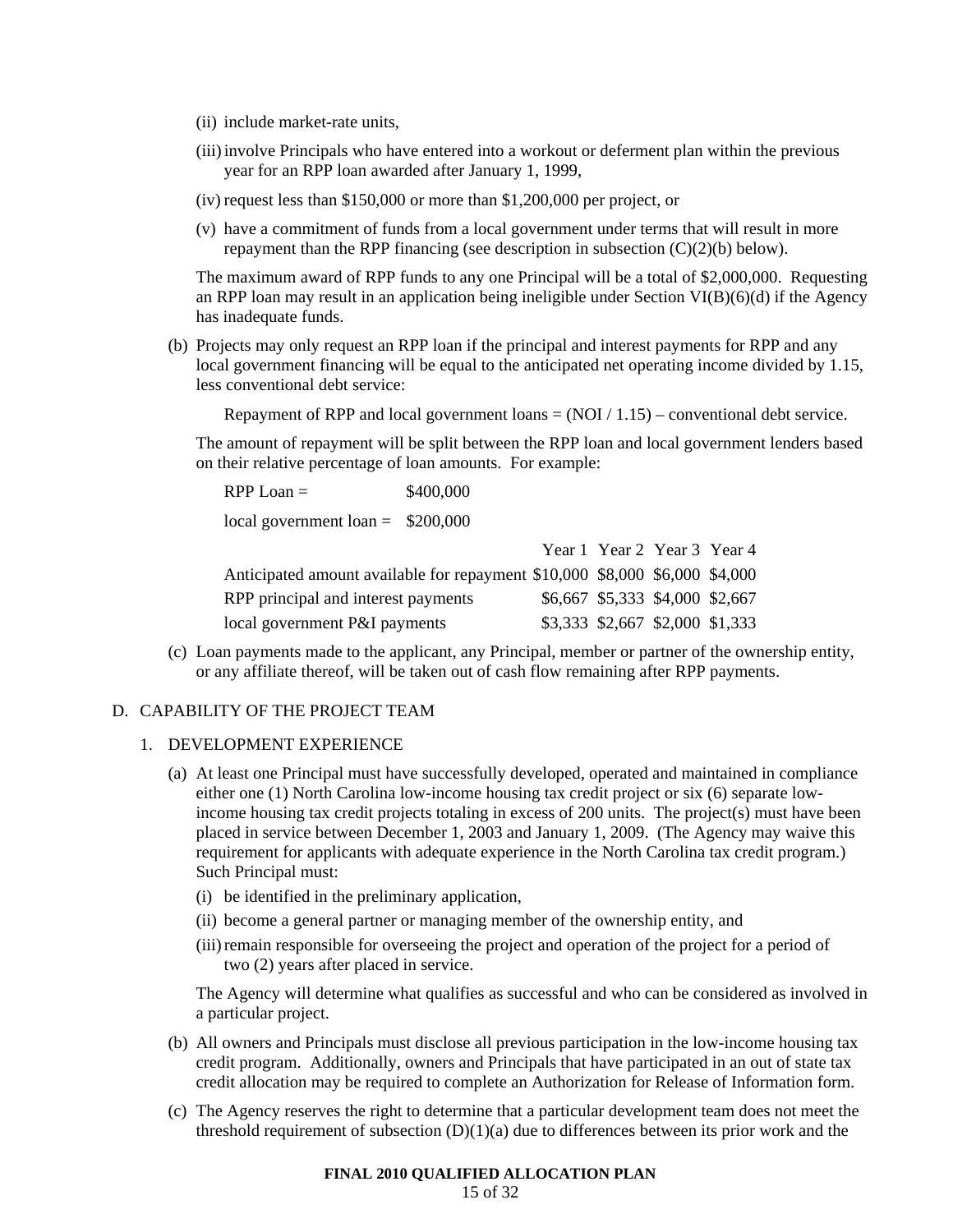proposed project. Particularly important in this evaluation is the type of subsidy program used in the previous experience (such as tax-exempt bonds, RD).

#### 2. MANAGEMENT EXPERIENCE

The management agent must have at least:

- (a) one similar tax credit project in their current portfolio, and
- (b) one staff person serving in a supervisory capacity with regard to the project who has been certified as a tax credit compliance specialist.

Such certification must be from an organization accepted by the Agency (refer to the list in **Appendix C**). None of the persons or entities serving as management agent may have in their portfolio a project with material or uncorrected non-compliance beyond the cure period. The management agent listed on the application must be retained by the ownership entity for at least two (2) years after project completion, unless the agent is guilty of specific nonperformance of duties.

#### 3. PROJECT TEAM DISQUALIFICATIONS

The Agency may disqualify any owner, Principal or management agent, who:

- (a) has been debarred or received a limited denial of participation in the past ten years by any federal or state agency from participating in any development program;
- (b) within the past ten years has been in a bankruptcy, an adverse fair housing settlement, an adverse civil rights settlement, or an adverse federal or state government proceeding and settlement;
- (c) has been in a mortgage default or arrearage of three months or more within the last five years on any publicly subsidized project;
- (d) has been involved within the past ten years in a project which previously received an allocation of tax credits but failed to meet standards or requirements of the tax credit allocation or failed to fulfill one of the representations contained in an application for tax credits;
- (e) has been found to be directly or indirectly responsible for any other project within the past five years in which there is or was uncorrected noncompliance more than three months from the date of notification by the Agency or any other state allocating agency;
- (f) interferes with a tax credit application for which it is not an owner or Principal at a public hearing or other official meeting;
- (g) has outstanding flags in HUD's national 2530 National Participation system;
- (h) has been involved in any project awarded tax credits in 2006 or earlier for which either the permanent financing or equity investment has not closed;
- (i) has been involved in any project awarded tax credits in 2006 or earlier for which the final cost certification requirements have not been met by December 18, 2009;
- (j) has been involved in any project awarded tax credits after 2000 where there has been a change in general partners or managing members during the last five years that the Agency did not approve in writing beforehand;
- (k) would be removed from the ownership of a property that is the subject of an application for under the rehabilitation set-aside in the current cycle; or
- (l) is not in good standing with the Agency.

A disqualification under this subsection (D)(3) will result in the individual or entity involved not being allowed to participate in the 2010 cycle and removing from consideration any application where they are identified.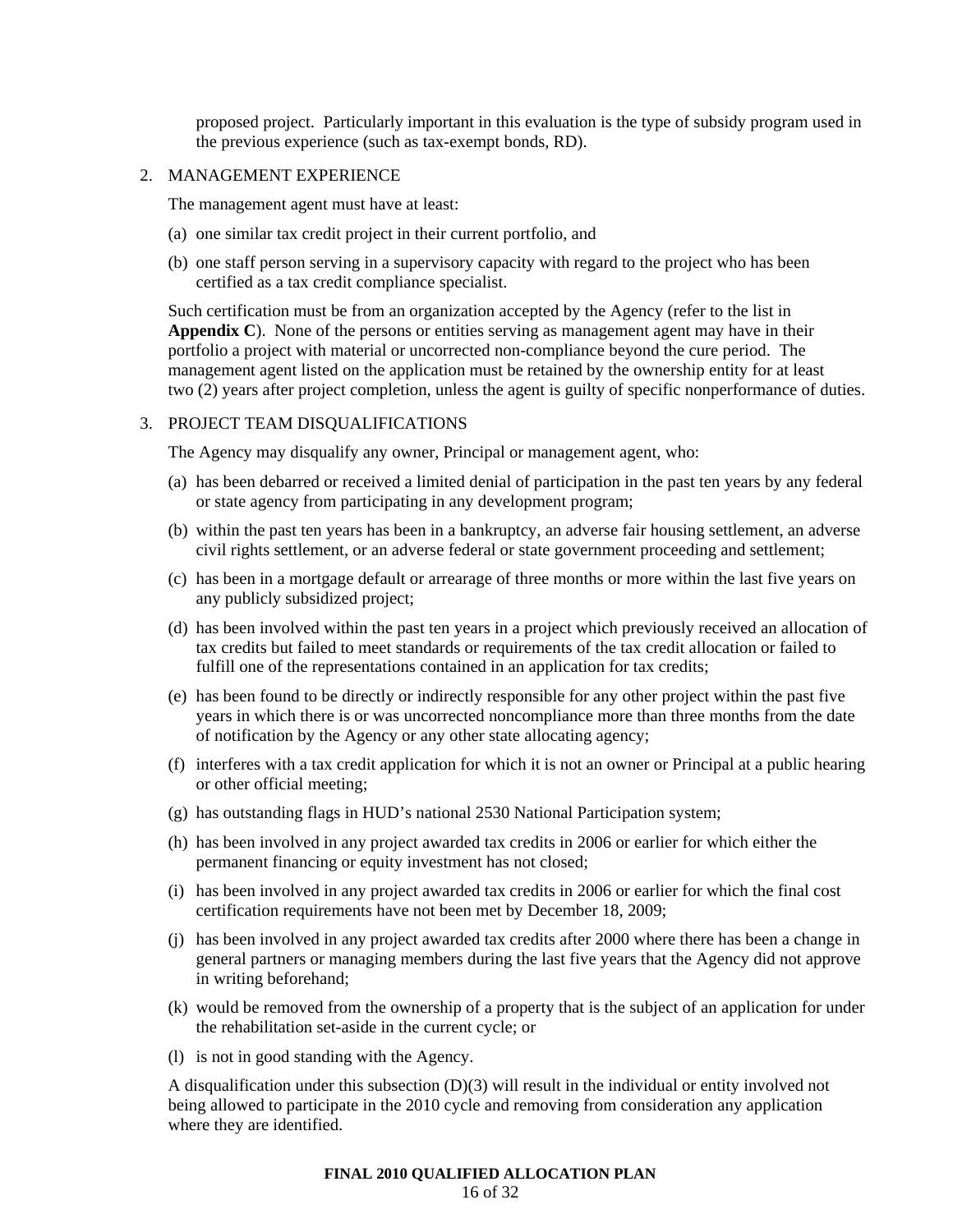# E. UNIT MIX AND PROJECT SIZE

- 1. Ten (-10) points will be subtracted from any full application that includes market-rate units. This penalty will not apply where, as of the full application, the rents for all market rate units are at least five percent (5%) higher than the maximum allowed for a unit at 60% AMI and the market study indicates that such rents are feasible.
- 2. New construction 9% tax credit projects may not exceed one hundred and twenty (120) units.
- 3. New construction bond financed projects may not exceed two hundred (200) units.
- 4. All projects must have at least sixteen (16) qualified low-income units.

The Agency reserves the right to waive the penalties and limitations in this Section IV(E) for proposals that reduce low-income and minority concentration, including public housing projects, and subsection (E)(2) for proposals that are within a transit station area as defined by the Charlotte Region Transit Station Area Joint Development Principles and Policy Guidelines or adaptive re-use projects where made necessary by the building(s) physical structure.

# F. SPECIAL CRITERIA AND TIEBREAKERS

## 1. ENERGY STAR

New construction residential buildings must comply with all Energy Star standards as defined in **Appendix B** (incorporated herein by reference). Adaptive re-use and rehabilitation projects must comply to the extent doing so is economically feasible and as allowed by historic preservation rules.

## 2. COMMUNITY REVITALIZATION PLANS (MAXIMUM 10 POINTS)

Ten (10) points will be awarded to applications if all of the following apply:

- (a) the project is within the geographic area identified by a community revitalization plan (CRP), which does not include basic local land use plans unless there is a specific revitalization component;
- (b) the project is in a Qualified Census Tract or the CRP is primarily focused on an existing residential neighborhood;
- (c) completion of the project would contribute to one or more of the goal(s) stated in the CRP; and
- (d) the CRP either (i) was officially adopted or amended by a local government between January 1, 2003 and the preliminary application deadline or (ii) is actively underway.

Only documents or information included in the officially adopted CRP will be considered in evaluating the criteria in this subsection. The CRP must be included with the preliminary application to be eligible for points in this subsection.

#### 3. UNITS FOR THE MOBILITY IMPAIRED

Five percent (5%) of all units in new construction projects must:

- (a) be fully accessible according to the standards set forth in Volume 1-C (1999) of the North Carolina State Building Code, (Chapter 30, Multi-Family Dwellings),
- (b) have at least one bathroom with a toilet located in a five foot by five foot clear floor space (may overlap with the five foot turning diameter described in Chapter 30), with no overlapping elements or fixtures; the toilet must be positioned in a corner with the centerline of the toilet bowl 18 inches from the sidewall, and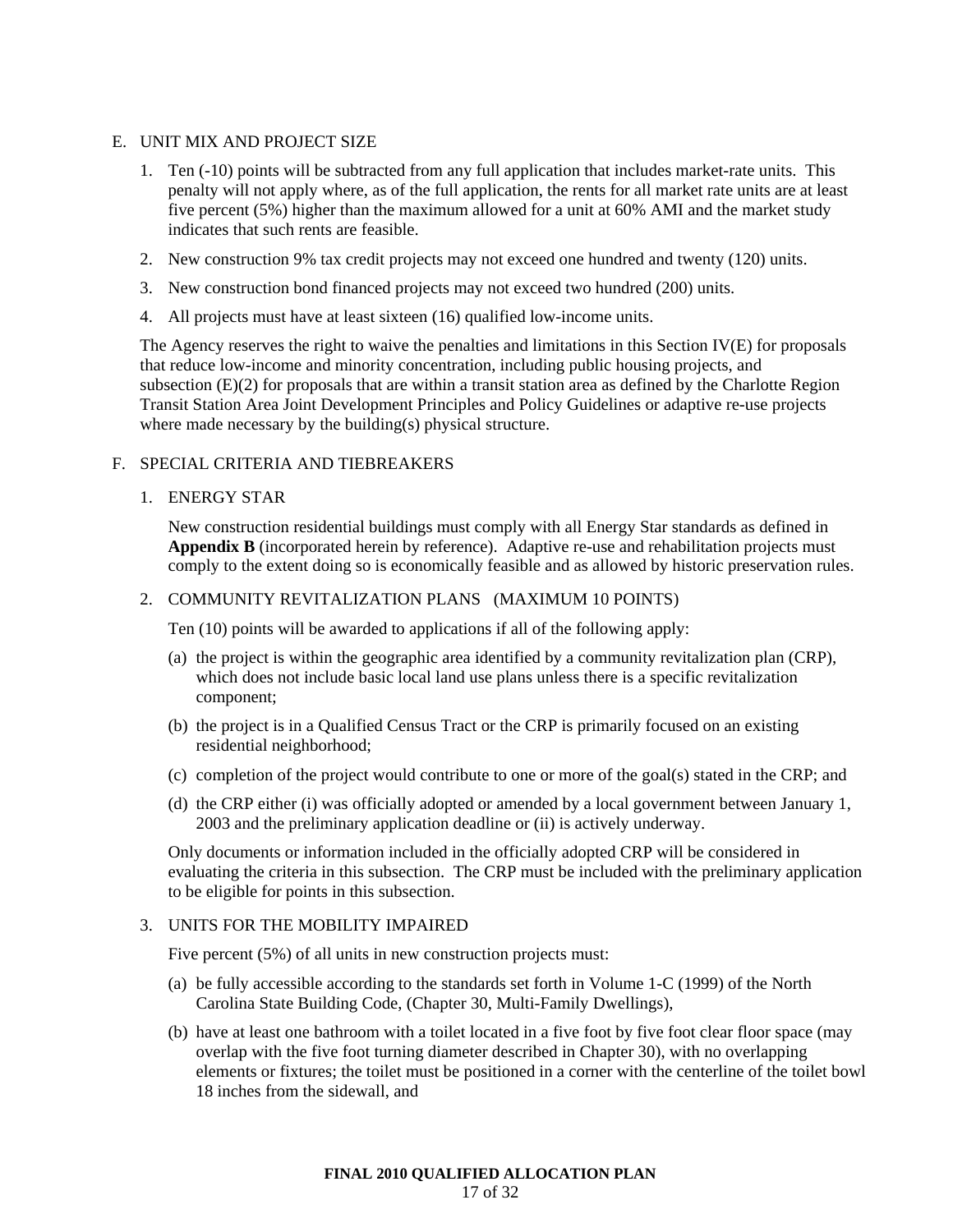(c) have at least one bathroom with a 36 inch by 60 inch (minimum size) curbless, roll-in shower. Such showers must also meet the requirements for accessible controls as required by Volume 1-C.

At least one unit in each class of fully accessible units must meet the above requirements. Unit classes are measured by the number of bedrooms, pursuant to Volume 1-C (1999) of the North Carolina State Building Code (Chapter 30, Section 30.3.2). THESE UNITS ARE IN ADDITION TO MOBILITY IMPAIRED UNITS REQUIRED BY FEDERAL AND STATE LAW (INCLUDING BUILDING CODES). Units for the mobility impaired should be available to all tenants who would benefit from their design and are not necessarily reserved under the Targeting Plan requirements of subsection  $(F)(4)$ .

#### 4. TARGETING PLANS

All projects will be required to target ten percent (10%) of the total units to persons with disabilities or homeless populations. Projects with federal project-based rental assistance must target at least five (5) units regardless of size. Projects that are targeting units under this subsection are not required to provide onsite supportive services or a service coordinator.

Owners must demonstrate a partnership with a local lead agency and submit a Targeting Plan for review and certification by the N.C. Department of Health and Human Services (DHHS). At a minimum, Targeting Plans must include:

- (a) A description of how the project will meet the needs of the targeted tenants including access to supportive services, transportation, proximity to community amenities, etc.
- (b) A description of the experience of the local lead agency and their capacity to provide access to supportive services, and to maintain relationships with the management agent and community service providers for the duration of the compliance period.
- (c) A Memorandum of Understanding (MOU) between the developer(s), management agent and the lead local agency. The MOU will include-
	- (i) A commitment from the local lead agency to provide, coordinate and/or act as a referral agent to assure that supportive services will be available to the targeted tenants.
	- (ii) The referral and screening process that will be used to refer tenants to the project, the screening criteria that will be used, and the willingness of all parties to negotiate reasonable accommodations to facilitate the admittance of persons with disabilities into the project.
	- (iii) A communications plan between the project management and the local lead agency that will accommodate staff turnover and assure continuing linkages between the project and the local lead agency for the duration of the compliance period.
- (d) Certification that participation in supportive services will not be a condition of tenancy.
- (e) Agreement that for a period of ninety (90) days after certificate of occupancy, the required number of units for persons with disabilities will be held vacant other than for such population(s).
- (f) Agreement to maintain a separate waiting list for persons with disabilities and prioritizing these individuals for any units that may become vacant after the initial rent-up period, up to the required number of units.
- (g) Agreement to affirmatively market to persons with disabilities.
- (h) Agreement to include a section on reasonable accommodation in property management's application for tenancy.
- (i) Agreement to accept Section 8 vouchers or certificates (or other rental assistance) as allowable income as part of property management income requirement guidelines for eligible tenants and not require total income for persons with rental assistance beyond that which is reasonably available to persons with disabilities currently receiving SSI and SSDI benefits.

#### **FINAL 2010 QUALIFIED ALLOCATION PLAN**  18 of 32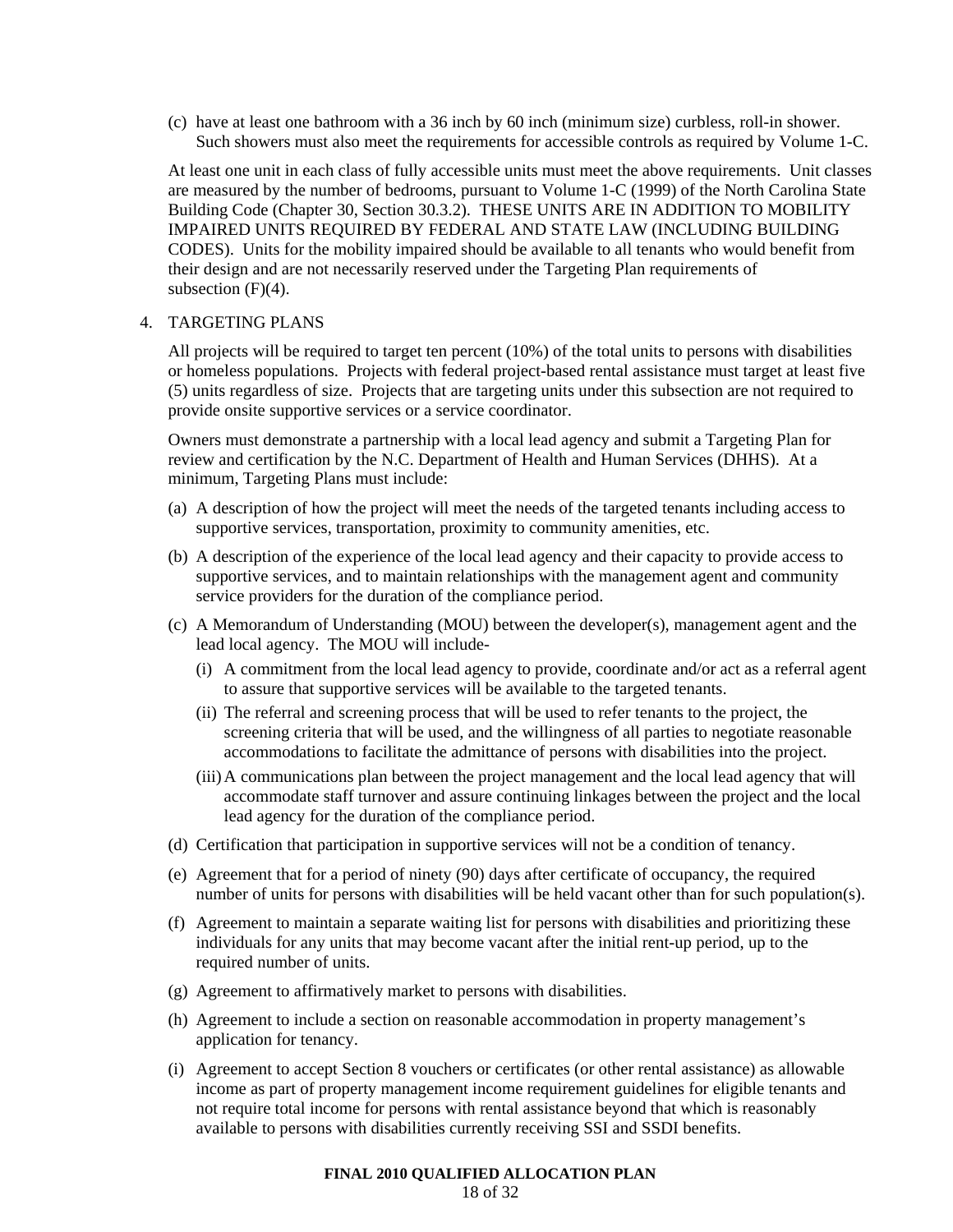(j) A description of how the project will make the targeted units affordable to persons with extremely low incomes. NOTE: Key Program assistance is only available to persons receiving income based upon a disability. Projects targeting units to non–disabled homeless populations or persons in recovery with only a substance abuse diagnosis must have an alternative mechanism to assure affordability.

The requirements of this subsection (F)(4) may be fully or partially waived to the extent the Agency determines that they are not feasible. A Targeting Plan template and other documents related to this subsection are included in **Appendix D** (incorporated herein by reference). Owners will agree to complete the requirements of this subsection (F)(4) and **Appendix D** by the earlier of July 22, 2011 or four months prior to the project's placed in service date. (The Agency may set additional interim requirements.) This subsection  $(F)(4)$  does not apply to tax-exempt bond applications.

# 5. LOCAL GOVERNMENT LAND DONATION (MAXIMUM 5 POINTS)

Applications that meet the following criteria will be awarded five (5) points:

- (a) the real estate that will contain the proposed project buildings is owned by a unit of local government as of the preliminary application deadline;
- (b) the local government did not purchase any portion of the real estate from the applicant or any owner, Principal or affiliate thereof; and
- (c) the application shows no more than a total of \$1,000 in the line-items for purchase of land and buildings (in the case of a ground lease, no more than \$50 per year).

## 6. SECTION 1602 EXCHANGE PROJECTS (-40 POINT DEDUCTION)

The Agency may deduct up to forty (-40) points from any application if the applicant, any owner, Principal or affiliate thereof is also involved in a Section 1602 Exchange project with uncorrected material noncompliance.

#### 7. TIEBREAKER CRITERIA

The following will be used to award tax credits in the event that the final scores of more than one project are identical.

First Tiebreaker: The project requesting the least amount of federal tax credits per unit based on the Agency's equity needs analysis.

Second Tiebreaker: Tenants with Children: Projects that can serve tenant populations with children. Projects will qualify for this designation if at least twenty-five (25%) of the units are three or four bedrooms. This tiebreaker will only apply where the market study shows a clear demand for this population (as determined by the Agency).

Third Tiebreaker: Tenant Ownership: Projects that are intended for eventual tenant ownership. Such projects must utilize a detached single family site plan and building design and have a business plan describing how the project will convert to tenant ownership at the end of the 30-year compliance period.

In the event that a tie remains after considering the above tiebreakers, the project requesting the least amount of federal tax credits will be awarded.

#### G. DESIGN STANDARDS

All proposed measures must be shown on the plans or in specifications in the application in order to receive points.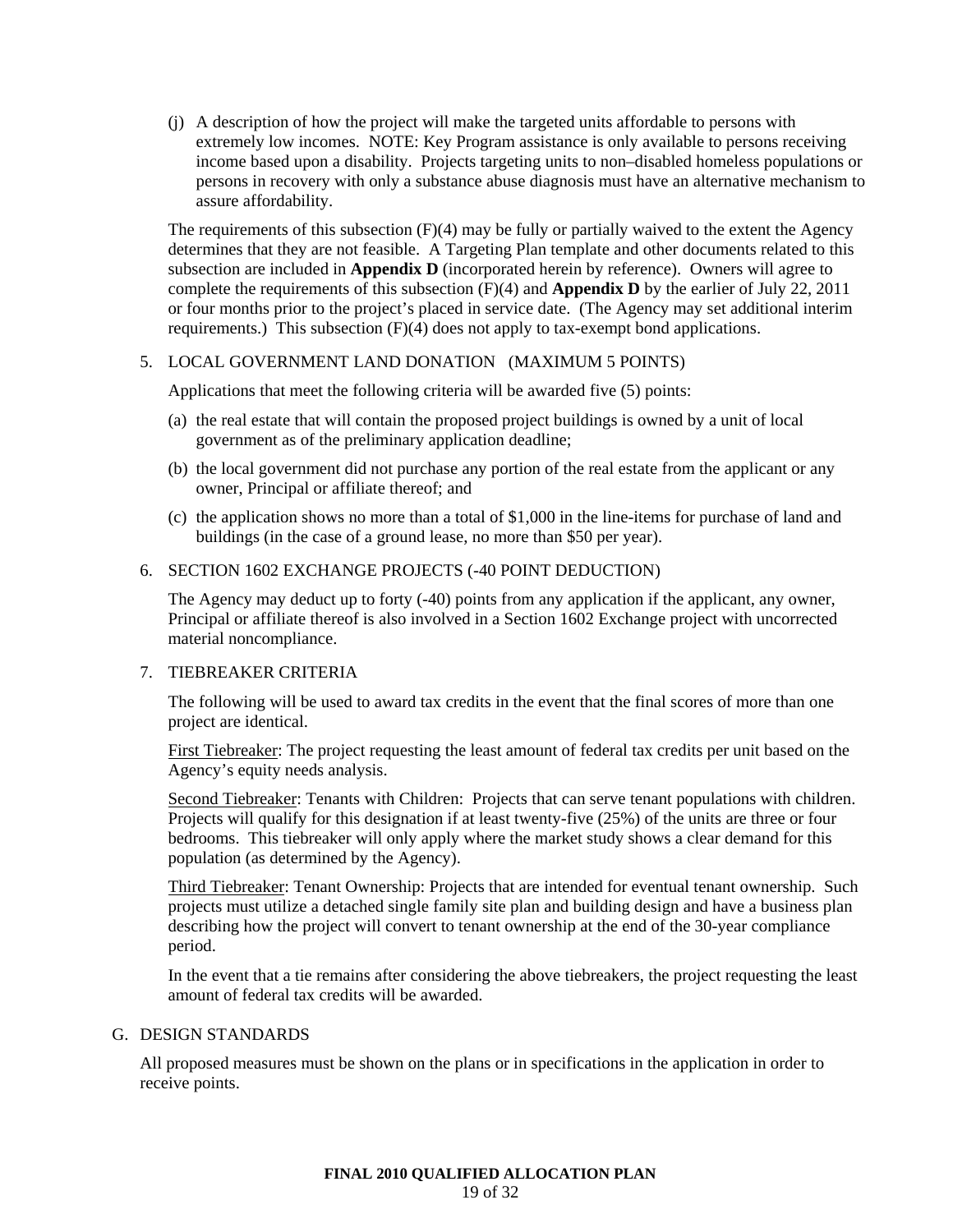# 1. THRESHOLD REQUIREMENTS

The minimum threshold requirements for design are found in **Appendix B** (incorporated herein by reference) and must be used for all projects receiving tax credits or RPP funding. These minimum requirements include, but are not limited to, standards in the following categories:

- on-site playground areas;
- on-site postal and laundry facilities;
- community/office space;
- on-site parking and refuse collection areas;
- exterior and interior building design;
- plumbing and electrical provisions;
- heating, ventilating and air conditioning provisions;
- sitework:
- bedrooms, bathrooms and kitchens;
- provisions for all elderly housing;
- building envelope and insulation;
- provisions for sight and hearing impaired residents;
- additional requirements for rehabilitation of existing apartments;
- additional requirements for adaptive reuse; and
- Fair Housing, Americans with Disabilities Act and the North Carolina State Accessibility Code requirements.

#### 2. CRITERIA FOR SCORE EVALUATION (MAXIMUM OF 50 POINTS)

The Agency will determine points based on the following criteria as applied to the site drawings submitted with the full application.

(a) Site Layout

The Agency will award up to ten (10) points based on its evaluation of the site layout. The following characteristics will be considered.

- (i) The location of residential buildings in relation to parking, site amenities, community building, postal facilities and trash collection areas.
- (ii) The degree to which site layout ensures a low, controlled traffic speed through the project.
- (b) Quality of Design and Construction

(The points in this subsection are mutually exclusive with Section  $IV(G)(2)(c)$  below.)

The Agency will award up to forty (40) points for new construction projects based on its evaluation of the quality of the building design, and the materials and finishes specified. The following characteristics will be considered:

- (i) The extent to which the design uses multiple roof lines, gables, dormers and similar elements to break up large roof sections.
- (ii) The extent to which the design uses multiple types, styles, and colors of siding and brick veneer to add visual appeal to the building elevations.
- (iii) The level of detail that is achieved through the use of porches, railings, and other exterior features.
- (iv) Use of brick veneer or masonry products on building exteriors.
- (c) Adaptive Re-Use

(The points in this subsection are mutually exclusive with Section  $IV(G)(2)(b)$  above.)

The Agency will award up to forty (40) points based on the following characteristics:

# **FINAL 2010 QUALIFIED ALLOCATION PLAN**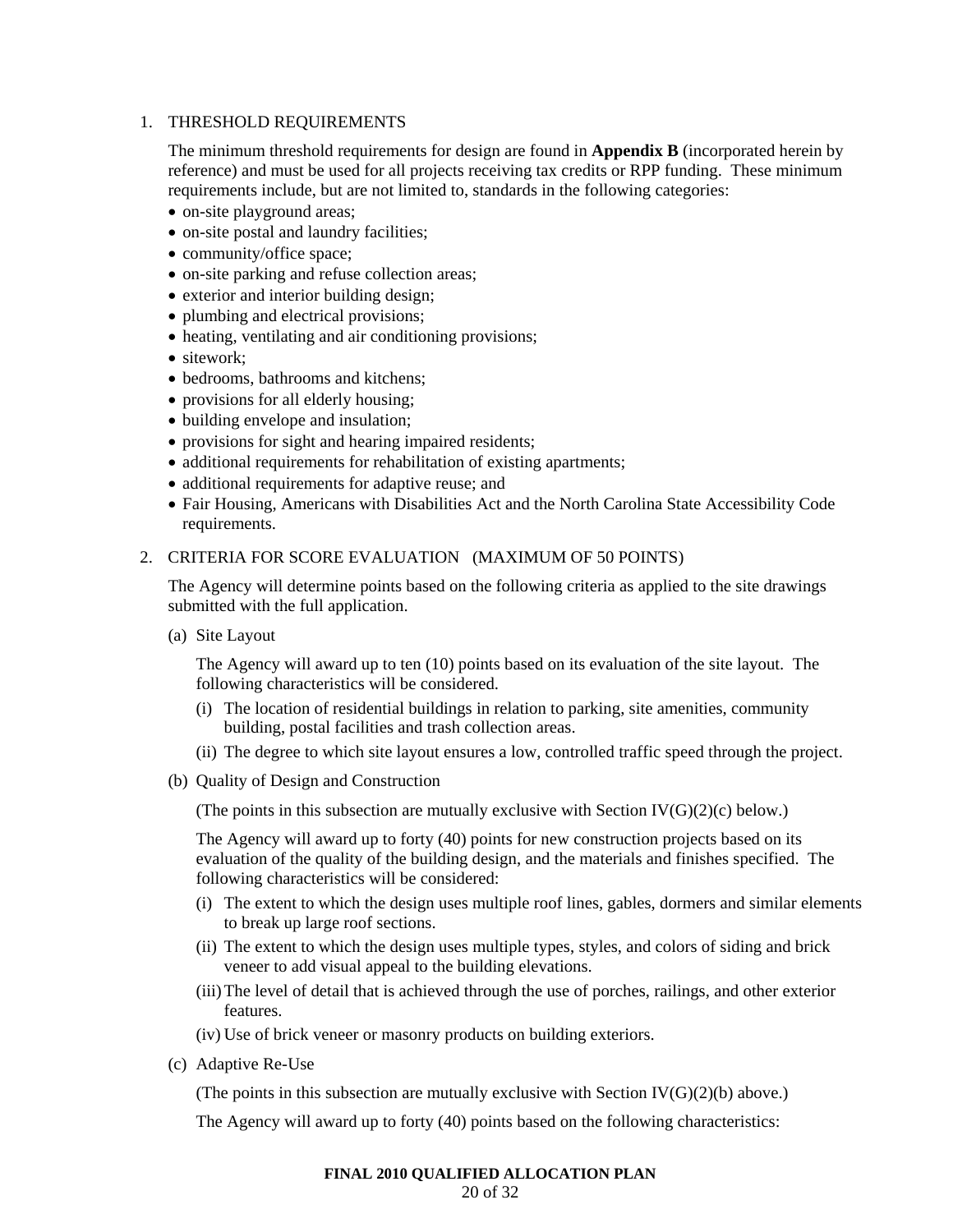- (i) The extent to which the building(s) fit with surrounding streetscape after adaptation or have problems with orientation, sightlines, bulk and scale.
- (ii) Aesthetics after adaptation.
- (iii) Presence of special design elements or architectural features that may not be physically or financially available if new construction was introduced on the same site.

# H. CRITERIA FOR SELECTION OF REHABILITATION PROJECTS

#### 1. GENERAL THRESHOLD REQUIREMENTS

In order to be eligible for funding under Section II(B), a project must:

- (a) have either (i) committed mortgage subsidies from a local government in excess of \$5,000 per unit or (ii) federal rental assistance for at least thirty percent (30%) of the total units, which may consist of a project-based contract, households with Section 8 vouchers as of the preliminary application deadline, or a combination of the two,
- (b) have been placed in service on or before December 31, 1994,
- (c) require rehabilitation expenses in excess of \$15,000 per unit (as supported by a physical needs assessment conducted or approved by the Agency),
- (d) not have an acquisition cost in excess of sixty percent (60%) of the total replacement costs,
- (e) not be feasible using tax exempt bonds (as determined by the Agency),
- (f) not have received an Agency loan in the last five (5) years,
- (g) not be deteriorated to the point of requiring demolition,
- (h) not have begun or completed a full debt restructuring under the Mark to Market process (or any similar HUD program) within the last five (5) years, and
- (i) have total replacement costs of less than \$110,000 per unit, including all Agency-required rehabilitation work.

Rehabilitation expenses include hard construction costs directly attributable to the project, excluding costs for a new community building, as calculated using lines 2 through 7 (less line 6) in the PDC description.

#### 2. THRESHOLD DESIGN REQUIREMENTS

In addition to the relevant sections of **Appendix B**, the Agency will require owners to complete the following as appropriate for their project.

- (a) Improve site amenities and common areas by upgrading or adding a freestanding community building, making repairs and additions to landscaping, adding new site amenities such as playgrounds, and repairing parking areas.
- (b) Improve building exteriors by replacing deteriorated siding, replacing aged roofing, adding gutters and downspouts, and adding new architectural features to improve appearance.
- (c) Upgrade unit interiors by replacing flooring, installing new cabinets and countertops, replacing damaged interior doors, replacing light fixtures, and repainting units.
- (d) Replace and upgrade mechanical systems and appliances including HVAC systems, water heaters and plumbing fixtures, electrical panels, refrigerators, and ranges.
- (e) Improve energy efficiency by replacing inefficient doors and windows, adding additional insulation in attics, and upgrading the efficiency of mechanical systems and appliances.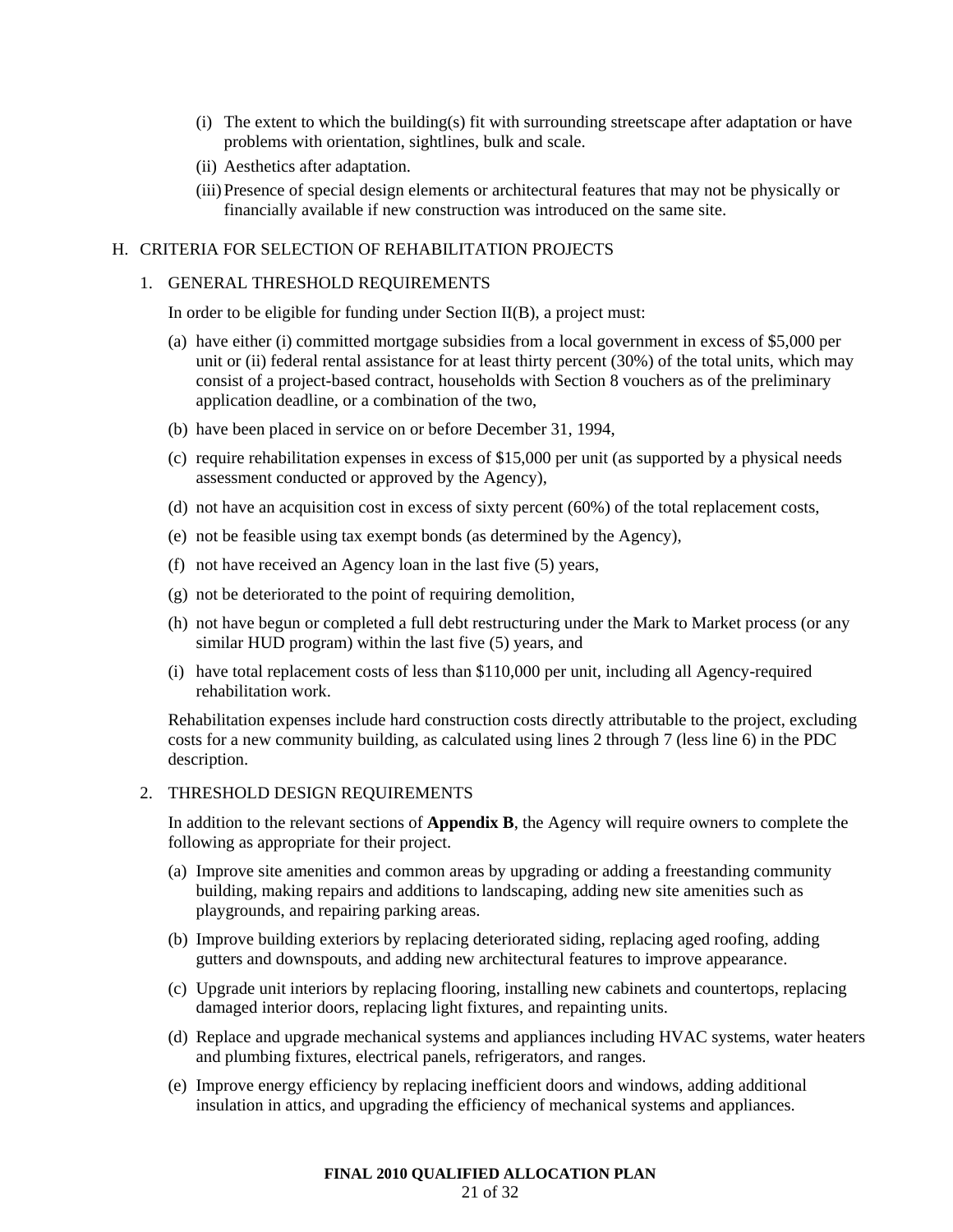(f) Improve site and unit accessibility for persons with disabilities by making necessary alterations at common areas, alterations at single story ground floor units, adding or improving handicapped parking areas, and repairing or replacing sidewalks along accessible routes.

## 3. EVALUATION CRITERIA

The Agency will evaluate applications under Section II(B) based on the following criteria, which are listed in order of importance. Each one will serve both to determine awards and as a threshold requirement; the Agency may remove an application from consideration if the proposal is sufficiently inadequate in any of the categories. For purposes of making awards, the Agency will not consider subsections (d) through (g) below if the outcome is determined by the criteria in subsections (a) through (c).

- (a) The Agency will give the highest priority to applications proposing to rehabilitate the state's most distressed federally subsidized existing housing, particularly buildings with accessibility or life, health and safety problems.
- (b) Applications will have a reduced likelihood of being awarded tax credits to the extent that the purpose is to subsidize an ownership transfer.
- (c) Shortcomings in the above criteria will be mitigated to the extent that a tax credit allocation is necessary to prevent (i) conversion of units to market rate rents or (ii) loss of government resources (including past, present and future investments).
- (d) The Agency will give priority to applications that have mortgage subsidy resources committed as part of the application.
- (e) Applications will have priority to the extent that the rehabilitation improvements are a part of a community revitalization plan or will benefit the surrounding community. However, projects in severely distressed areas will have a reduced likelihood of being awarded tax credits.
- (f) Applications will have a reduced likelihood of being awarded tax credits based on the number of tenants that would be permanently relocated (including market-rate).
- (g) While the rehabilitation set-aside is not subject to any regional set-aside, the Agency will consider the geographic distribution of this resource and will attempt to avoid a concentration of awards in any one area of the state.

# **V. ALLOCATION OF BOND CAP**

## A. ORDER OF PRIORITY

The Committee will allocate the multifamily portion of the state's tax-exempt bond authority in the following order of priority:

- 1. Projects that serve as a component of an overall HOPE VI revitalization effort.
- 2. Rehabilitation of existing rent restricted housing.
- 3. Rehabilitation of projects consisting of entirely market-rate units.
- 4. Adaptive reuse projects.
- 5. Other new construction projects.

Applications will only be allocated bond authority if there is enough remaining after awarding all eligible applications in higher priority levels. Within each category, applications seeking the least amount of authority per low-income unit will have priority.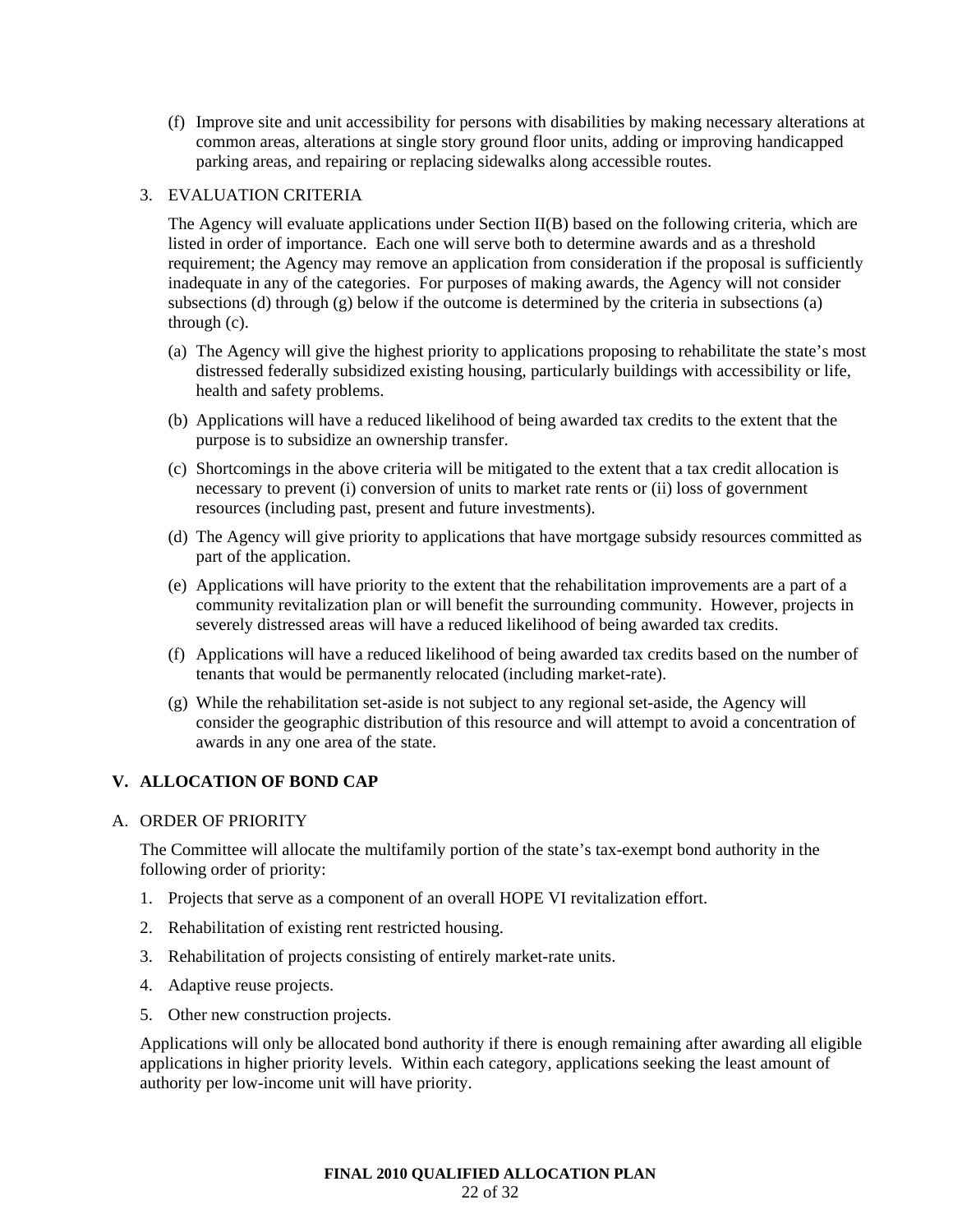## B. ELIGIBILITY FOR AWARD

Except as otherwise indicated, owners of projects with tax exempt bonds and 4% credits must meet all requirements of the Plan. Even with an allocation of bond authority, projects must meet the threshold requirements to be eligible for tax credits.

- 1. New construction applications must earn 100 points.
- 2. All projects must meet one of the following requirements:
	- (a) at least ten percent (10%) of total units will be affordable to and occupied by households with incomes at or below fifty percent (50%) of county median income, or
	- (b) at least five percent (5%) of total units will be affordable to and occupied by households with incomes at or below forty percent (40%) of county median income.
- 3. Rehabilitation applications must:
	- (a) have been placed in service on or before December 31, 1994,
	- (b) require rehabilitation expenses in excess of \$10,000 per unit,
	- (c) not have an acquisition cost in excess of sixty percent (60%) of the total replacement costs,
	- (d) not have begun or completed after December 31, 2001 a full debt restructuring under the Mark to Market process (or any similar HUD program) within the last five (5) years, and
	- (e) not be deteriorated to the point of requiring demolition.

# **VI. GENERAL REQUIREMENTS**

#### A. GENERAL THRESHOLD REQUIREMENTS FOR PROJECT PROPOSALS

#### 1. PROJECTS WITH HISTORIC TAX CREDITS

Buildings either must be on the National Register of Historic Places or approved for the State Housing Preservation Office's study list at the time of the full application. Evidence of meeting this requirement should be provided.

#### 2. NONPROFIT SET-ASIDE

For purposes of being considered as a nonprofit sponsored application under Section II(D), at least one nonprofit entity (or, where applicable, its qualified corporation) involved in a project must:

- (a) be qualified under Section  $501(c)(3)$  or (4) of the Code,
- (b) materially participate, as defined under federal law, in the acquisition, development, ownership, and ongoing operation of the property for the entire compliance period,
- (c) have as one of its exempt purposes the fostering of low-income housing,
- (d) be a managing member or general partner of the ownership entity.

The Agency reserves the right to make a determination that the nonprofit owner is not affiliated with or controlled by a for-profit entity or entities other than a qualified corporation. There can be no identity of interest between any nonprofit owner and for-profit entity, other than a qualified corporation.

# 3. ENVIRONMENTAL HAZARDS

All projects involving use of existing structures must submit a hazardous material report which provides the results of testing for asbestos containing materials, lead based paint, Polychlorinated Biphenyls (PCBs), underground storage tanks, petroleum bulk storage tanks, Chlorofluorocarbons (CFCs), and other hazardous materials. The testing must be performed by professionals licensed to

#### **FINAL 2010 QUALIFIED ALLOCATION PLAN**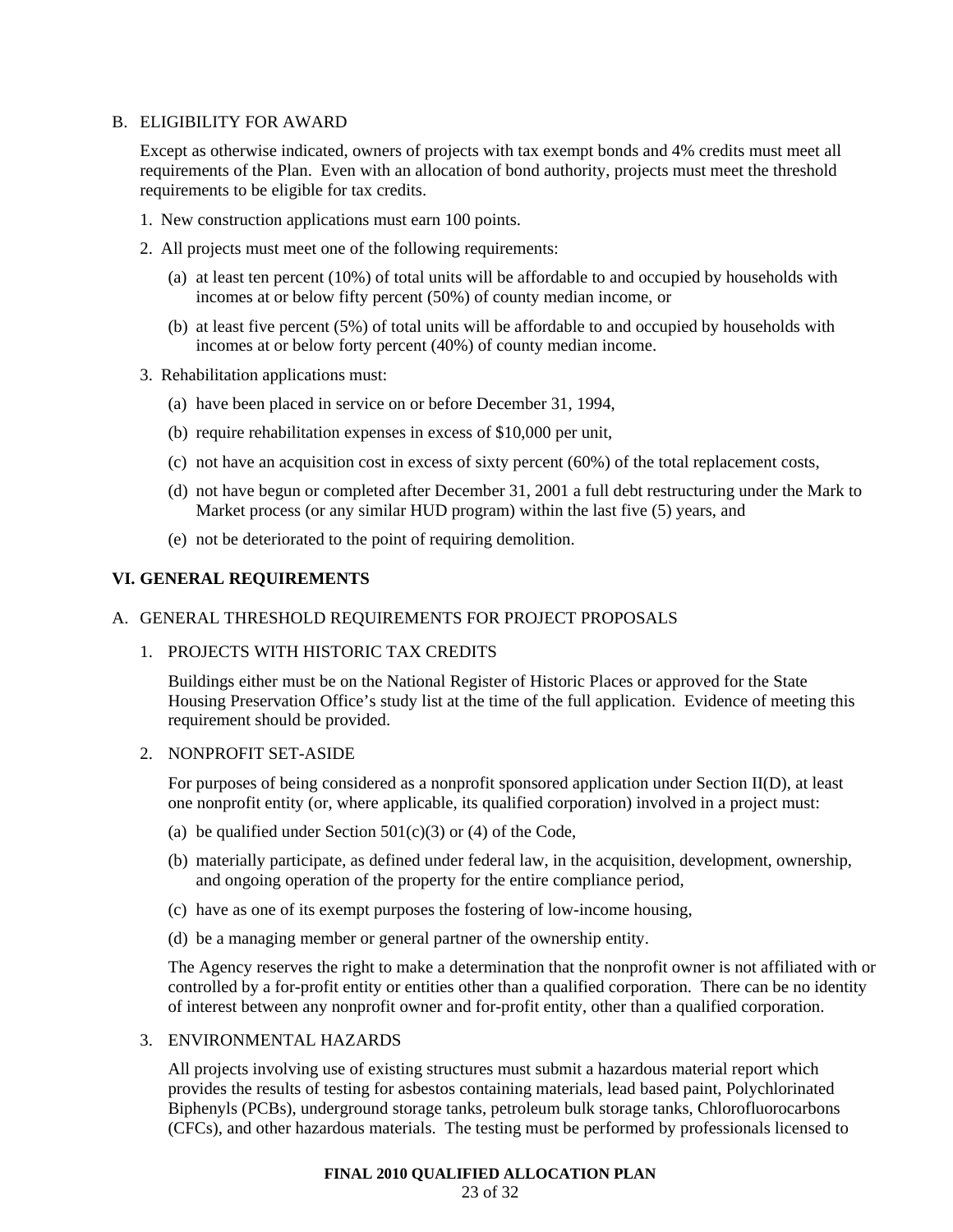do hazardous materials testing. A report written by an architect or building contractor or developer will not suffice. A plan and projected costs for removal of hazardous materials must also be included.

#### 4. APPRAISALS

The Agency will not allow the project budget to include more for land costs than the lesser of its appraised market value or the purchase price. Any project involving an existing structure or budgeting more than \$15,000 per acre toward land costs must submit with the full application a real estate "as is" appraisal that is a) dated no more than six (6) months from the full application deadline, b) prepared by an independent, state certified appraiser and c) complies with the Uniform Standards of Professional Appraisal Practice. The Agency may order an additional appraisal with costs to be paid by the applicant. Appraisals for rehabilitation and adaptive reuse projects must break out the land and building values from the total value.

#### 5. CONCENTRATION

Projects cannot be in areas of minority and low-income concentration (measured by comparing the percentage of minority and low-income households in the site's census tract with the community overall). The Agency may make an exception for projects in economically distressed areas which have community revitalization plans with public funds committed to support the effort.

#### 6. DISPLACEMENT

For rehabilitation projects and in every other instance of tenant displacement, including temporary, the applicant must supply with the full application a plan describing how displaced persons will be relocated, including a description of the costs of relocation. The owner is responsible for all relocation expenses, which must be included in the project's development budget. Owners must also comply with the Uniform Relocation Assistance and Real Property Acquisition Policies Act of 1970, as revised in 49 C.F.R. Part 24.

#### 7. RENT INCREASES

Owners of projects with 9% tax credits must seek approval from the Agency prior to increasing rents for qualified low-income units during the time between award and issuance of the federal form 8609.

#### 8. FEASIBILITY

The Agency will not allocate tax credits or RPP funding to applications that may have difficulty being completed or operated for the compliance period. Examples include projects that may not secure an equity investment or a Principal that has inadequate capacity to successfully carry out the development process.

# 9. EXTENDED USE PERIOD

Owners must agree to record a thirty (30) year Declaration of Land Use Restrictive Covenants for Low-Income Housing Tax Credits (Extended Use Agreement) stating that the owner (a) will not apply for relief under Section  $42(h)(6)(E)(i)(II)$  of the Code, (b) will not refuse to lease any residential unit in the Project to a holder of a voucher or certificate of eligibility under Section 8 of the United States Housing Act of 1937 because of the status of the prospective tenant as such a holder, and (c) will comply with other requirements under the Code, Plan, other relevant statutes and regulations and all representations made in the project application. The Extended Use Agreement may also contain other provisions as determined by the Agency.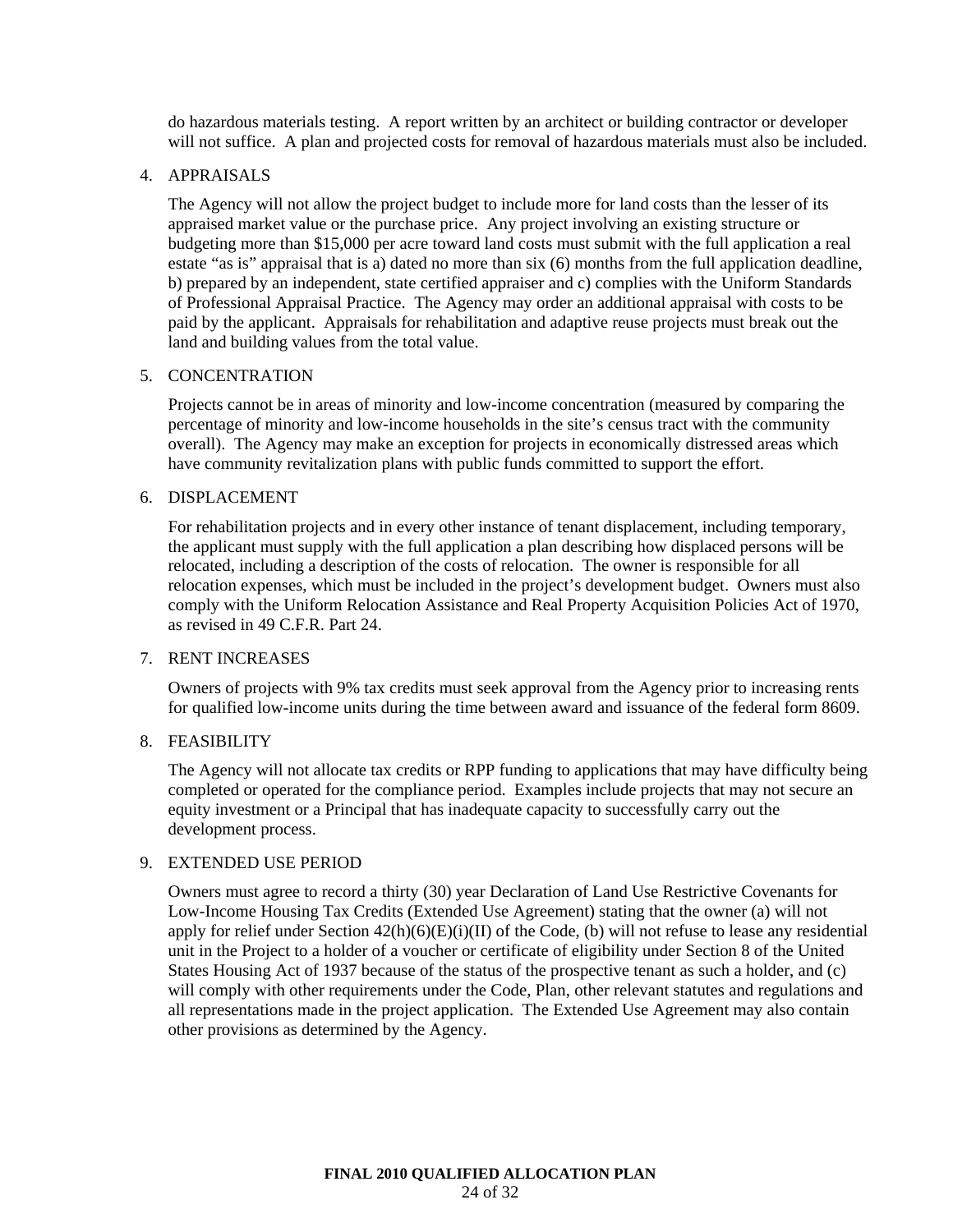#### B. UNDERWRITING THRESHOLD REQUIREMENTS

The following minimum financial underwriting requirements apply to all projects. Projects that cannot meet these minimum requirements, as determined by the Agency, will not receive tax credits or RPP funding.

#### 1. LOAN UNDERWRITING STANDARDS

- (a) Projects applying for tax credits only will be underwritten with rents escalating at two percent (2%) and operating expenses escalating at three percent (3%).
- (b) All projects will be underwritten assuming a constant seven percent (7%) vacancy and must reflect a 1.15 Debt Coverage Ratio (DCR) for twenty (20) years.
- (c) Applications requesting RPP funds may be required to comply with HOME program requirements, including 42 U.S.C. 12701 et seq., 24 C.F.R. Part 92 and all relevant administrative guidance. Projects awarded RPP funds must also comply with the RPP Guidelines in Appendix G.
- (d) The Agency may determine that the interest rate on a loan must be reduced where an application shows an excessive amount accruing towards a balloon payment.

# 2. OPERATING EXPENSES

- (a) New construction (excluding adaptive reuse): minimum of \$3,000 per unit per year not including taxes, reserves and resident support services.
- (b) Renovation (includes rehabilitation and adaptive reuse): minimum of \$3,200 per unit per year not including taxes, reserves and resident support services.
- (c) The proposed management agent (or management staff if there is an identity of interest) must sign a statement (to be submitted with the full application) agreeing that the operating expense projections are reasonable.

# 3. EQUITY PRICING

The Agency will conduct a survey of tax credit equity investors to determine appropriate pricing assumptions. Projects will be underwritten using the greater of this amount and the applicant's projection. The Agency may also set a maximum price. Equity should be calculated net of any syndication fees. Bridge loan interest typically incurred by the syndicator to enable an up front payment of equity should not be charged to the project directly, but be reflected in the net payment of equity. Equity should be based on tax credits to be used by the investor(s), excluding those allocated to the Principals unless these entities are making an equity contribution in exchange for the tax credits.

#### 4. RESERVES

(a) Rent-up Reserve: Required for all except bond financed projects. A reasonable amount must be established based on the projected rent-up time considering the market and target population, but in no event shall be less than \$300 per unit. These funds must be available to the management agent to pay rent-up expenses incurred in excess of rent-up expenses budgeted for in the PDC description. The funds are to be deposited in a separate bank account and evidence of such transaction provided to the Agency ninety (90) days prior to the expected placed in service date. All funds remaining in the rent-up reserve at the time the project reaches ninety-three (93%) occupancy must be transferred to the project replacement reserve account.

For those projects receiving loan funds from RD, the 2% initial operating and maintenance capital established by RD will be considered the required rent-up reserve deposit.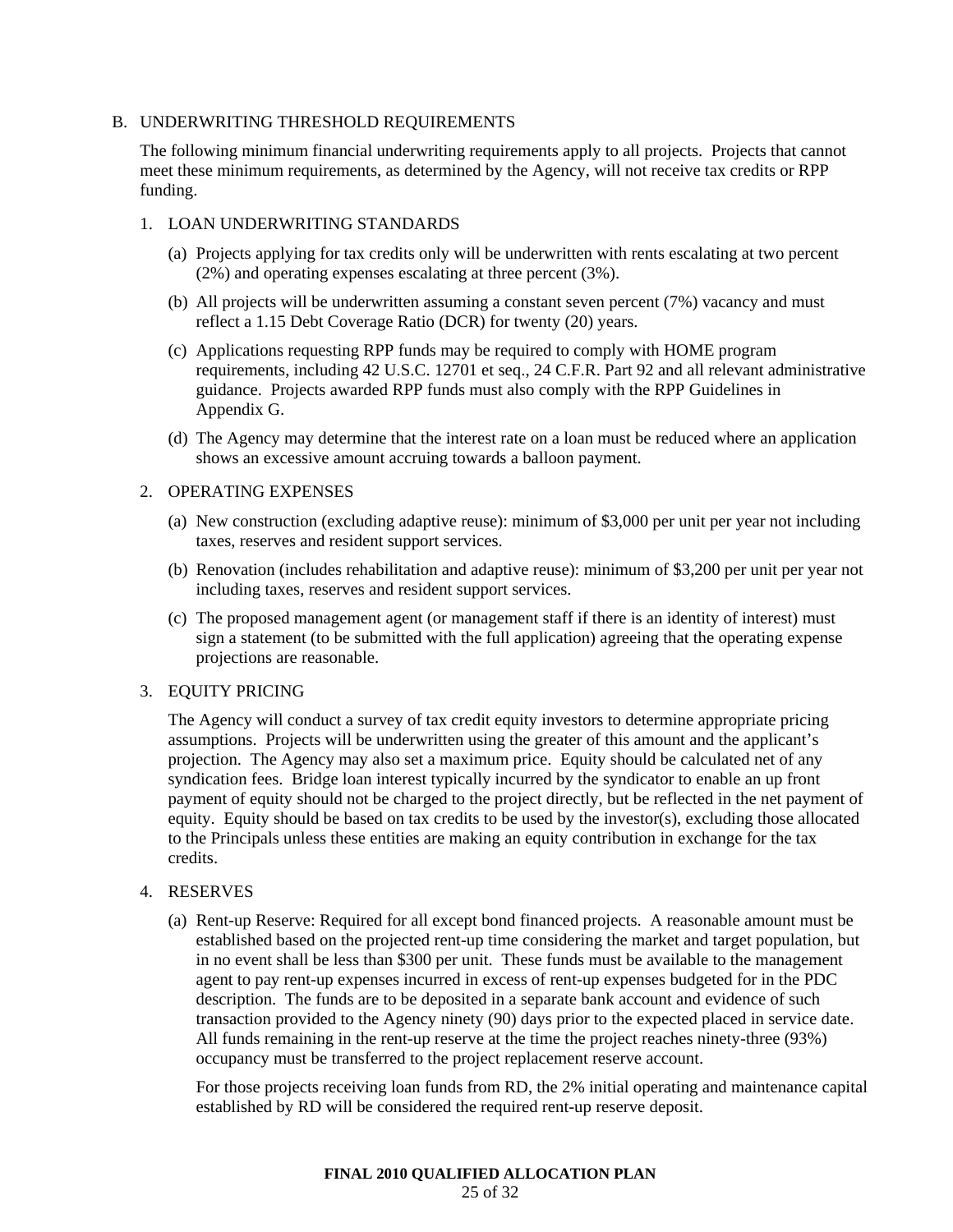(b) Operating Reserve: Required for all projects except those receiving loan funds from RD. The operating reserve will be the greater of a) \$1,500 per unit or b) six month's debt service and operating expenses (four months for tax-exempt bond projects), and must be maintained for the duration of the low-income use period.

The operating reserve can be funded by deferring the developer fees of the project. If this method is utilized, the deferred amounts owed to the developer can only be repaid from cash flow if all required replacement reserve deposits have been made. For tax credit projects where no RPP loan applies, the operating reserve can be capitalized by an equity pay in up to one year after certificate of occupancy is received. This will be monitored by the Agency.

(c) Replacement Reserve: All new construction projects must budget replacement reserves of \$250 per unit per year. Rehabilitation and adaptive reuse projects must budget replacement reserves of \$350 per unit per year. The replacement reserve must be capitalized from the project's operations, escalating by four percent (4%) annually.

In both types of renovation projects mentioned above, the Agency reserves the right to increase the required amount of annual replacement reserves if the Agency determines such an increase is warranted after a detailed review of the project's physical needs assessment.

For those projects receiving RD loan funds, the required funding of the replacement reserve will be established, administered and approved by RD.

## 5. DEFERRED DEVELOPER FEES

Developer fees can be deferred to cover a gap in funding sources as long as:

- (a) the entire amount will be paid within fifteen (15) years and meets the standards required by the IRS to stay in basis,
- (b) the deferred portion does not exceed fifty percent (50%) of the total amount as of the full application, and
- (c) payment projections do not negatively impact the operation of the project.

Each of these will be determined by the Agency. Nonprofit organizations must include a resolution from the Board of Directors allowing such a deferred payment obligation to the project. The developer may not charge interest on the deferred amount in excess of the long term AFR.

#### 6. FINANCING COMMITMENT

- (a) For all projects proposing private permanent financing, a letter of intent is required. This letter must clearly state the term of the permanent loan is at least eighteen (18) years, how the interest rate will be indexed and the current rate at the time of the letter, the amortization period, any prepayment penalties, anticipated security interest in the property and lien position. The interest rate must be fixed and no balloon payments may be due for eighteen (18) years.
- (b) All projects proposing public permanent financing, binding commitments are required to be submitted by the full application due date. The Agency may grant a forty-five (45) day extension of this deadline for local governments if requested by the applicant in advance of the full application due date. Local governments also must identify the source of funding (e.g. HOME, trust fund). All loans must have a fixed interest rate and no balloon payments for at least eighteen (18) years after project completion. A binding commitment is defined as a letter, resolution or binding contract from a unit of government. The same terms described for the letter of intent (using the format approved by the Agency) from a private lender must be included in the commitment.
- (c) The Agency may request a letter from a construction lender documenting the loan amount, interest rate, and any origination fees.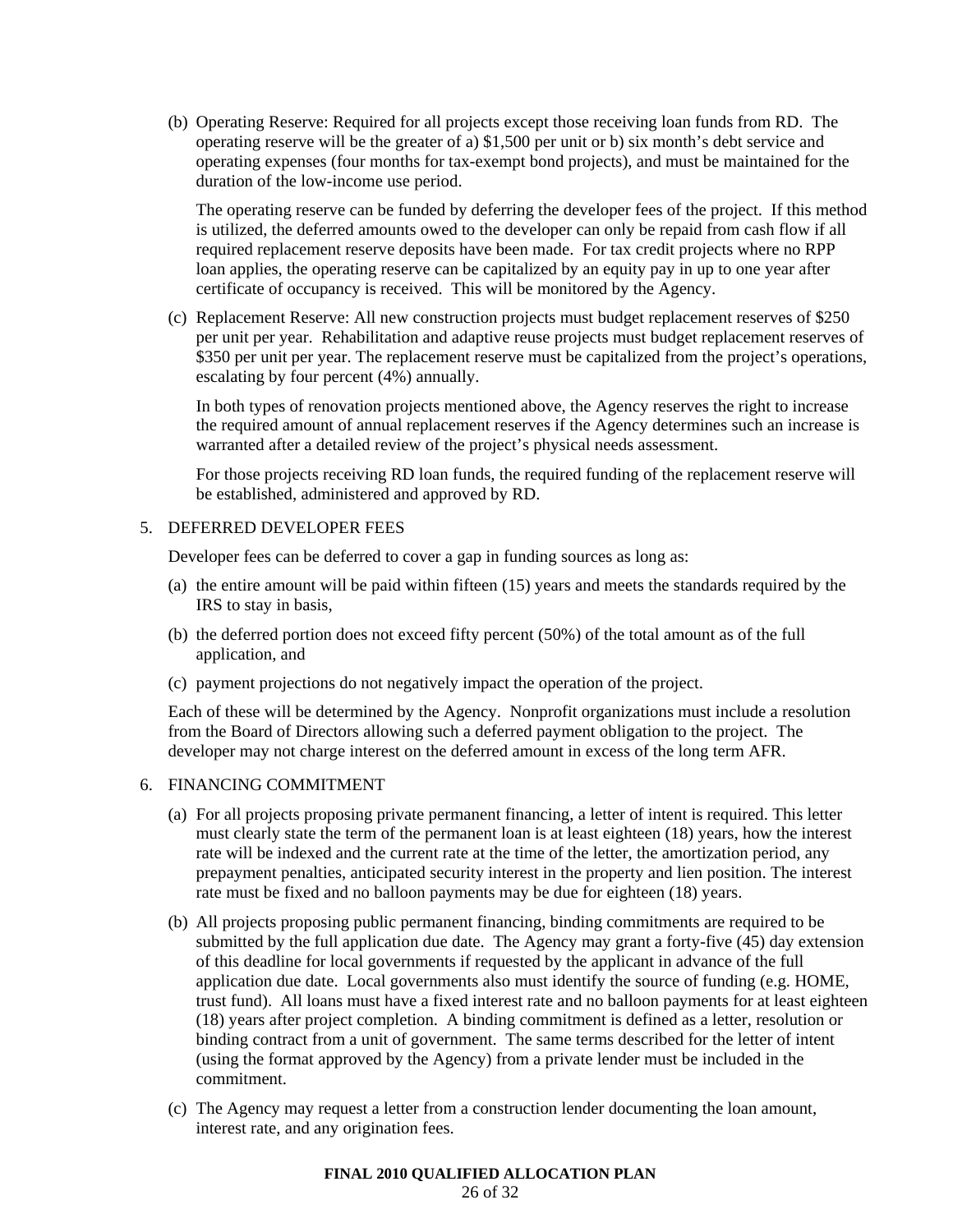(d) Applications may only include one set of proposed funding sources; the Agency will not consider multiple financial scenarios. A project will be ineligible for allocation if any of the listed funding sources will not be available in an amount or under the terms described in the application. The Agency may waive this limitation if the project otherwise demonstrates financial feasibility.

#### 7. DEVELOPER FEES AND ADDITIONAL CONTINGENCY

- (a) Developer fees for new construction projects shall be the lesser of \$10,500 per unit or \$800,000 (the maximum for projects with tax-exempt bonds is \$1,500,000).
- (b) Developer fees for rehabilitation projects shall be the greater of \$7,500 per unit or twenty five percent (25%) of the PDC description line item for rehabilitation (line 4), but in no event will exceed \$800,000 (the maximum for projects with tax-exempt bonds is \$1,500,000).
- (c) Builder's general requirements shall be limited to six percent (6%) of hard costs.
- (d) Builder's profit and overhead shall be limited to ten percent (10%) (8% profit, 2% overhead) of total hard costs, including general requirements.
- (e) Where an identity of interest exists between the owner and builder, the builder's profit and overhead shall be limited to eight percent (8%) (6% profit, 2% overhead).
- (f) The application may include up to the greater of \$500 per unit or \$30,000 in additional contingency to cover overruns in any project development cost. To the extent this amount is not used for cost overruns it may be taken as additional developer fee.

## 8. CONSULTING FEES

The total amount of any consulting fees and developer fees shall be no more than the maximum developer fee allowed to that project.

#### 9. ARCHITECTS' FEES

The architects' fees, including design and inspection fees, shall be limited to three percent (3%) of the total hard costs plus general requirements, overhead, profit and construction contingency (total of lines 2 through 10 on the PDC description).

## 10. INVESTOR SERVICES FEES

Investor services fees must be paid from net cash flow and not be calculated into the minimum debt coverage ratio.

# 11. PROJECT CONTINGENCY FUNDING

All new construction projects shall have a hard cost contingency line item of NO MORE THAN five percent (5%) of total hard costs, including general requirements, builder profit and overhead. Rehabilitation and adaptive reuse projects shall include a hard cost contingency line item of NO MORE THAN ten percent (10%) of total hard costs.

#### 12. PROJECT OWNERSHIP

There must be common ownership between all units and buildings within a single project for the duration of the compliance period.

#### 13. SECTION 8 PROJECT-BASED RENTAL ASSISTANCE

For all projects that propose to utilize Section 8 project-based rental assistance, the Agency will underwrite the rents according to the tax credit and HOME limits. These limits are based on data published annually by HUD. If the Section 8 contract administrator is willing to allow rents above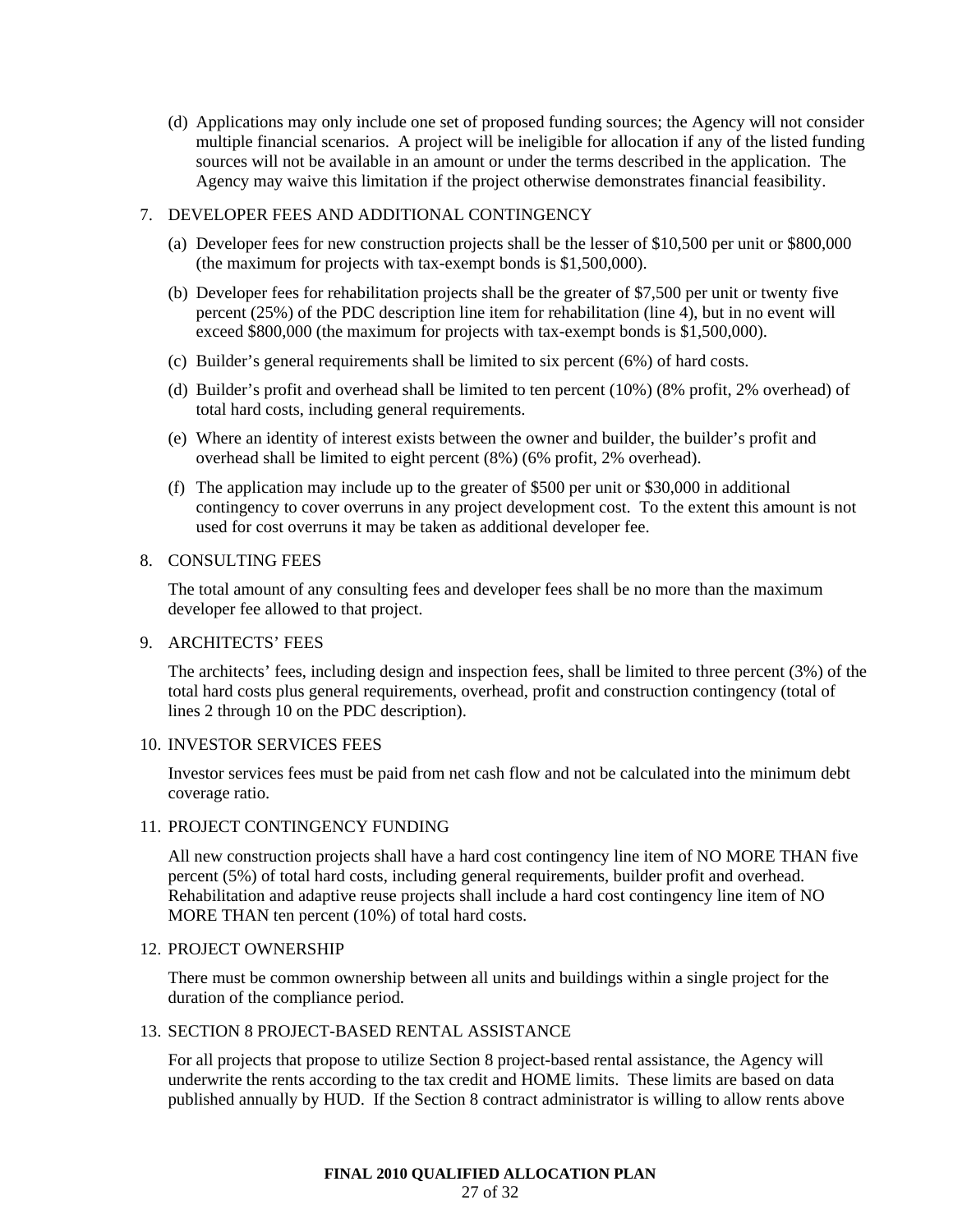these limits, the project may receive the additional revenue in practice, but Agency underwriting will use the lower revenue projections regardless of the length of the Section 8 contract.

Given the uncertainty of long-term federal commitment to Section 8 rental assistance, the Agency considers underwriting to the more conservative revenue levels to best serve the project's long-term financial viability.

# 14. WATER, SEWER, AND TAP FEES

Any water, sewer, and tap fees charged to the project must be entered on a separate line item of the PDC description. Any application that does not include these costs must provide a letter from the local provider that no fees will be charged.

# **VII. POST-AWARD PROCESSES AND REQUIREMENTS**

## A. GENERAL REQUIREMENTS

- 1. The 9% tax credit reservation amount will be the total anticipated qualified basis amount multiplied by nine percent (9%), or three and three quarters percent (3.75%) for the 4% tax credit. The actual tax credits allocated will be the lesser of the tax credits reserved, the applicable rate multiplied by qualified basis (as approved by the Agency), or the amount determined by the Agency pursuant to its evaluation as required under Section 42(m)(2) of the Code.
- 2. Ownership entities must (a) expend ten percent (10%) of the project's reasonably expected basis by a date to be determined by the Agency and (b) submit to the Agency a completed carryover agreement and cost certification by a date to be determined by the Agency. (This requirement also applies to projects with partial allocations.) Failure to meet these deadlines will preclude the project from participation in the state credit program. Pursuant to Section VI(B)(6), the Agency may determine that an awarded application listing state tax credits as a source of funding is ineligible for allocation due to failure to comply with the requirements of this subsection (A)(2). Projects will be required to elect a project-based allocation.
- 3. Once approved, the ownership entity will proceed to acquire, construct or rehabilitate the project. Owners may not start construction, including sitework, before the Agency has approved the project's final plans and specifications. Upon completion for occupancy, the ownership entity must notify the Agency and furnish a completed Final Cost Certification that complies with the Agency's guidelines and requirements. Project cash flow is a prohibited source of funds for the project budget.
- 4. Projects must meet all applicable federal, state and local laws and ordinances, including the Code and Fair Housing Act; the Agency may treat any failure to do so as a violation of the Plan.
- 5. Allocated tax credits may also be returned to the Agency under the following conditions: (a) credits have been allocated to a project building that is not a qualified building within the time period required by the Code, for example, because it is not placed in service within the period required under the Code, (b) credits have been allocated to a building that does not comply with the terms of its allocation agreement, (c) credits have been allocated to a project that are not necessary for the financial feasibility of the project, or (d) by mutual written agreement between the allocation recipient and the Agency. Returned credits may include credits previously allocated to project that fails to meet the 10% test under Section 42(b)(1)(E)(ii) of the Code.
- 6. The Agency may conduct construction inspections for adherence to approved final plans and specifications.
- 7. The owner of the project must sign and record the Extended Use Agreement in the county in which the project is located by the end of the first year after the tax credits are allocated. The owner must have good and marketable title at that time, and must obtain the consent of any lienholder on the project property recorded prior to the Extended Use Agreement (other than a lienholder relative to the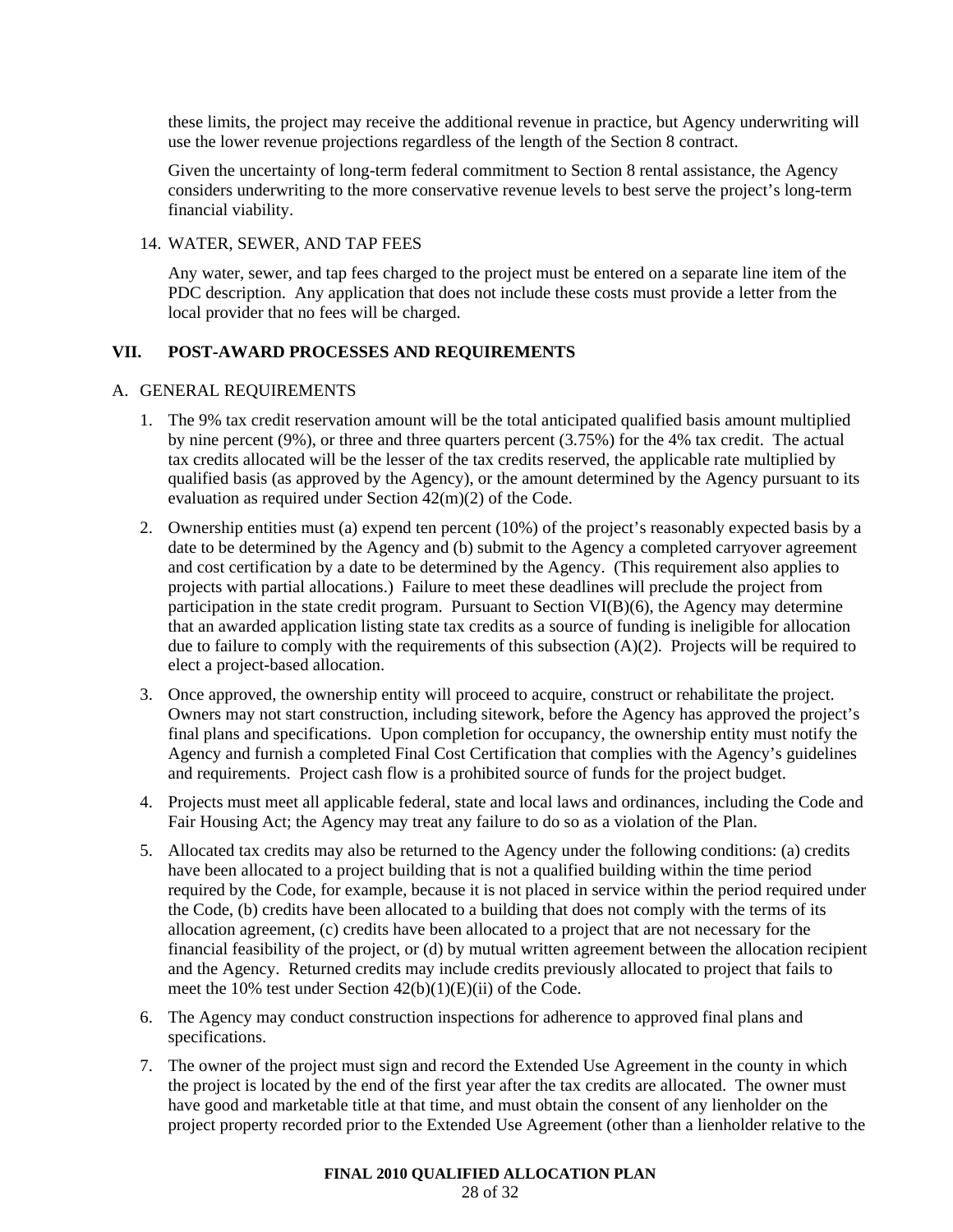financing of the construction of the project that by its terms will be cancelled within one year of the last building in the project being placed in service) to be bound by the terms of this Extended Use Agreement.

- 8. The Agency may revoke tax credits if the Agency determines that the owner has failed to implement all representations in the application to the Agency's satisfaction. Owners will acknowledge that the following constitute conditions to their allocation:
	- (a) accuracy of the facts and compliance with representations contained in the project's final accepted application, including all exhibits and attachments,
	- (b) completion of construction as depicted on the site layout, floor plan and elevations submitted with the project application,
	- (c) adherence to the Plan, and
	- (d) provision and maintenance of those certain unit and project amenities for the benefit of the tenants described in the project application.

An owner's or project's failure to comply with all such conditions without written authorization from the Agency will entitle the Agency, in its discretion, to deem the allocation to be cancelled by mutual consent. After any such cancellation, the owner will acknowledge that neither it nor the project will have any right to claim tax credits pursuant to this allocation. The Agency reserves the right, in its discretion, to modify or waive any such failed condition.

- 9. Federal form 8609 will not be issued until:
	- (a) the owner and management company produces evidence of attending a low-income housing tax credit compliance seminar sponsored either by the Agency or a sponsor acceptable to the Agency within the last 12 months;
	- (b) the Agency confirms that the monitoring fees have been paid and that the project has adhered to all representations made in the application (including design elements); and
	- (c) the project demonstrates that it will meet all relevant Plan requirements.

The Agency may require evidence of escrowed funds to complete landscaping.

- 10. In making application for tax credits, the applicant agrees that the Committee, the Agency, and their designees will have access to any information pertaining to the project. This includes having physical access to the project, all financial records and tenant information for any monitoring that may be deemed necessary to determine compliance with the Code. Applicants are advised that the Agency, on behalf of the Committee, is required to do compliance monitoring and to notify the IRS and the owner of any discovered noncompliance with tax credit laws and regulations, whether corrected or uncorrected. The Agency intends to conduct desk audits and monitoring visits of projects for the purpose of evaluating continuing compliance with tax credit regulations, selection criteria, ensuring that the project continues to provide decent, safe and sanitary housing. The Agency will periodically modify monitoring procedures to ensure compliance with the requirements set forth in the Code and from time to time amended.
- 11. An allocation of tax credits does not constitute a representation or warranty that the ownership entity or its owners will qualify for or be able to use the tax credits. The Agency's interpretation of the Code is not binding on the IRS, and the Agency neither represents nor warrants to any owner, equity investor, Principal or other program participant how the IRS will interpret or apply any provision of the Code. Each owner and its agents should consult its own legal and tax advisors.

NOTE: Applicants are advised that some portion or all of a project's application may be subject to disclosure to the public under the North Carolina Public Records Act.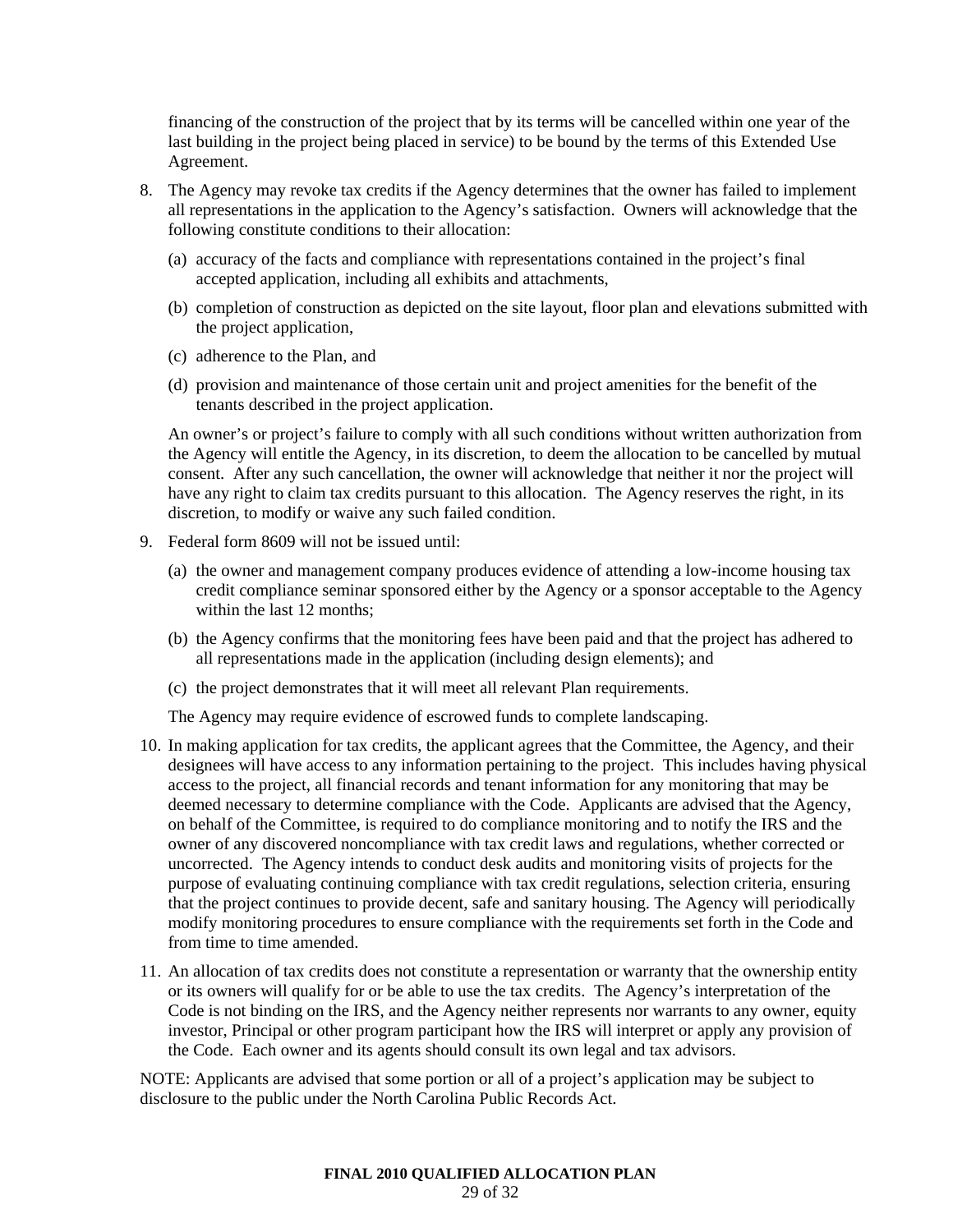# B. STATE TAX CREDITS

As the administrative agent for state credit refunds issued under N.C.G.S. § 105-129.42, the Agency has a responsibility to ensure that ownership entities do not receive resources ahead of corresponding value being created in the project. Therefore the following restrictions will apply to the state tax credit refund program.

- 1. Loan Option: Loans made by the Agency pursuant to N.C.G.S. § 105-129.42(d) will not be closed until the outstanding balance on the first-tier construction financing exceeds the total state credit amount; the entire loan must be used to pay down a portion of the then existing construction debt.
- 2. Direct Refund Option: The Agency and ownership entity will enter into an escrow agreement with regard to the refund dollars. The agreement will state, among other reasonable limitations, that issuance of the funds under N.C.G.S.  $\S$  105-129.42(g)(1) will not occur until all of the following requirements have been met:
	- (a) at least fifty percent (50%) of the activities included in the project's eligible basis have been completed;
	- (b) the Agency and local government inspector have conducted their framing inspections and approved all buildings (including community facilities); and
	- (c) the outstanding balance on the first-tier construction financing exceeds the total state credit amount (the entire refund must be used to pay down a portion of the then existing construction debt).

Applicants must indicate which of the two options will apply to the project as part of the full application process; such decision may not be changed for the carryover allocation. Ownership entities will have to fully comply with the Plan, including Section VII(A)(2), to be eligible for participation in the state tax credit program. The Agency may adopt other policies regarding the state tax credit after adoption of the Plan. Owners, partners, members, developers or other Principals (and their affiliated entities) that are involved in a violation of any state tax credit requirement or fail to place a project in service after taking a loan or refund may be assessed up to forty (-40) negative points or disqualified from participation in Agency programs.

# C. COMPLIANCE MONITORING

- 1. Basic Requirements: Owners must comply with Section 42 of the Code, IRS regulations, rulings, procedures, decisions and notices, state statutes, local codes, the Plan, Agency loan documents, **Appendix F** (incorporated herein by reference), and any other legal requirements.
- 2. Agency Requirements: The Agency will adopt and revise standards, policies, procedures, and other requirements in administering the tax credit program. Examples include training and on-line reporting. Owners must comply with all such requirements regardless of whether or not they expressly appear in the Plan or **Appendix F**.

# **VIII. DEFINITIONS**

The terms listed below will be defined in the Plan as indicated below regardless of capitalization, unless the context clearly indicates otherwise. Terms used in the Plan but not defined below will have the same meaning as under the Code and IRS regulations.

Affiliate: As to any person or entity (i) any entity of which a majority of the voting interest is owned by such person or entity, (ii) any person or entity directly or indirectly controlling (10% or more) such person or entity, (iii) any person or entity under direct or indirect common control with any such person or entity, or (iv) any officer, director, employee, manager, stockholder (10% or more), partner or member of any such person or entity or of any person or entity referred to in the preceding clauses (i), (ii) or (iii).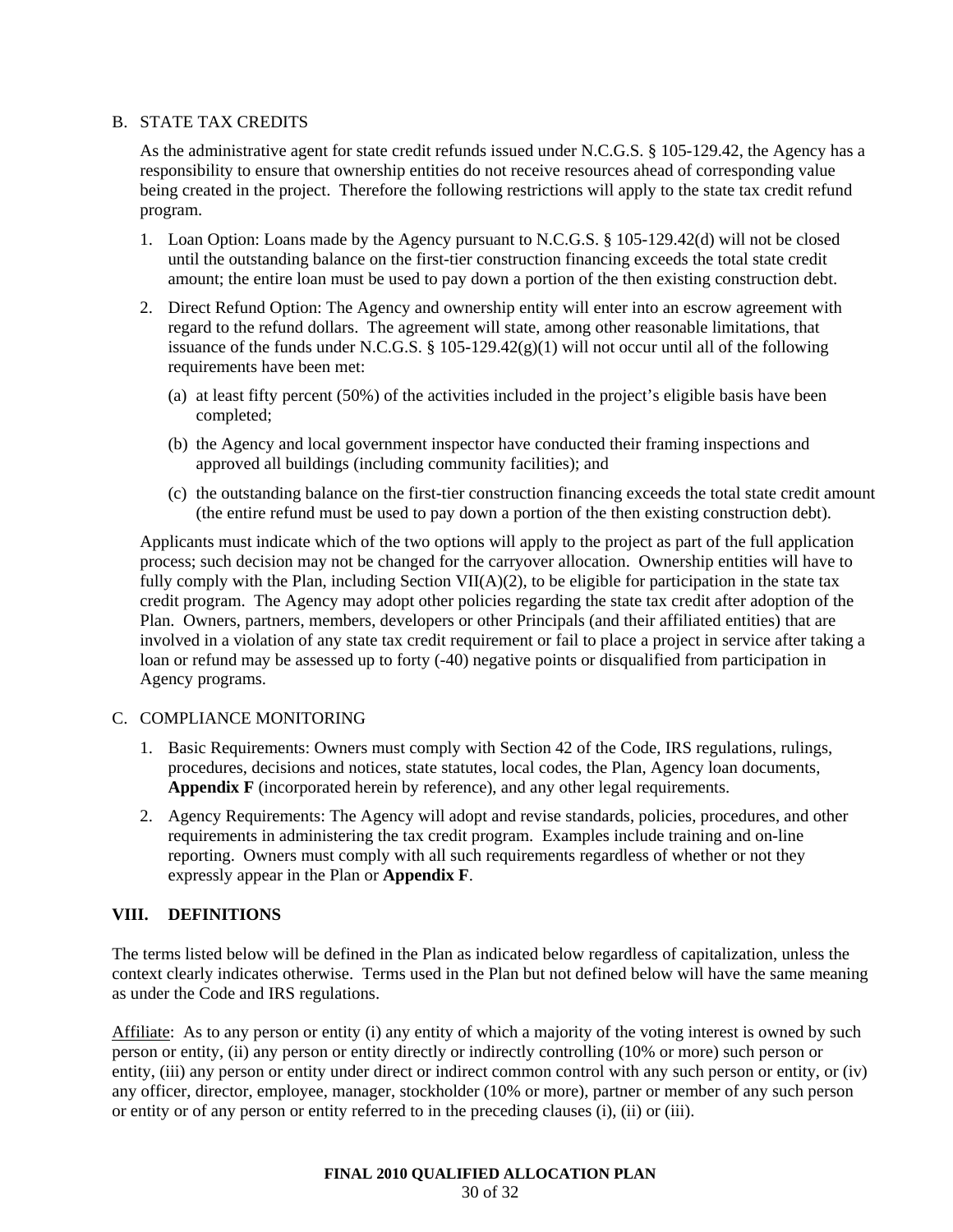Applicant: The entity that is applying for the tax credits and/or any RPP loan funds, as applicable.

Choice-Limiting Activity: Includes leasing or disposition of real property and any activity that will result in a physical change to the property, including acquisition, demolition, movement, rehabilitation, conversion, repair, or construction.

Community Service Facility: Any building or portion of building that qualifies under Section  $42(d)(4)(C)(iii)$ of the Code, Revenue Ruling 2003-77, and any Agency requirements for such facilities (which may be published as part of the Plan, an Appendix or separately).

Developer: Any individual or entity responsible for initiating and controlling the development process and ensuring that all, or any material portion of all, phases of the development process are accomplished. Furthermore, the developer is the individual or entity identified as such in the Ownership Entity Agreement and any and all Development Fee Agreements.

Displacement: The moving of a person or such person's personal property from their current residence.

Entity: Without limitation, any general partnership, limited partnership, limited liability company, corporation, joint venture, trust, business trust, cooperative, association, public agency or other entity, other than a human being.

Homeless Populations: People who are living in places not meant for habitation (such as streets, cars, parks), emergency shelters, or in transitional or temporary housing but originally came from places not meant for habitation or emergency shelters.

Management Agent: Individual(s) or Entity responsible for the day to day operations of the project, which may or may not be related to the Owner(s) or ownership entity.

Market-Rate Units: Units that are not subject to tax credit restrictions; does not include manager units.

Material Participation: Involvement in the development and operation of the project on a basis which is regular, continuous and substantial throughout the compliance period as defined in Code Sections 42 and 469(h) and the regulations promulgated thereunder.

Net Square Footage: The outside to outside measurements of all finished areas that are heated and cooled (conditioned). Examples include hallways, community and office buildings, dwelling units, meeting rooms, sitting areas, recreation rooms, game rooms, etc. Breezeways, stairwells, gazebos and picnic shelters are examples of unconditioned outside structures that may not be used as net square footage.

Owner(s): Person(s) or entity(ies) that own an equity interest in the Ownership Entity.

Ownership Entity: The ownership entity to which tax credits and/or any RPP loan funds will be awarded.

Ownership Entity Agreement: A written, legally binding agreement describing the rights, duties and obligations of owners in the ownership entity.

9% Tax Credit: Low-income housing tax credits available for allocation under the state's volume cap pursuant to Section 42(h)(3) of the Code.

Person: Any individual or Entity, and the heirs, executors, administrators, legal representatives, successors and assigns of such Person where the context so requires.